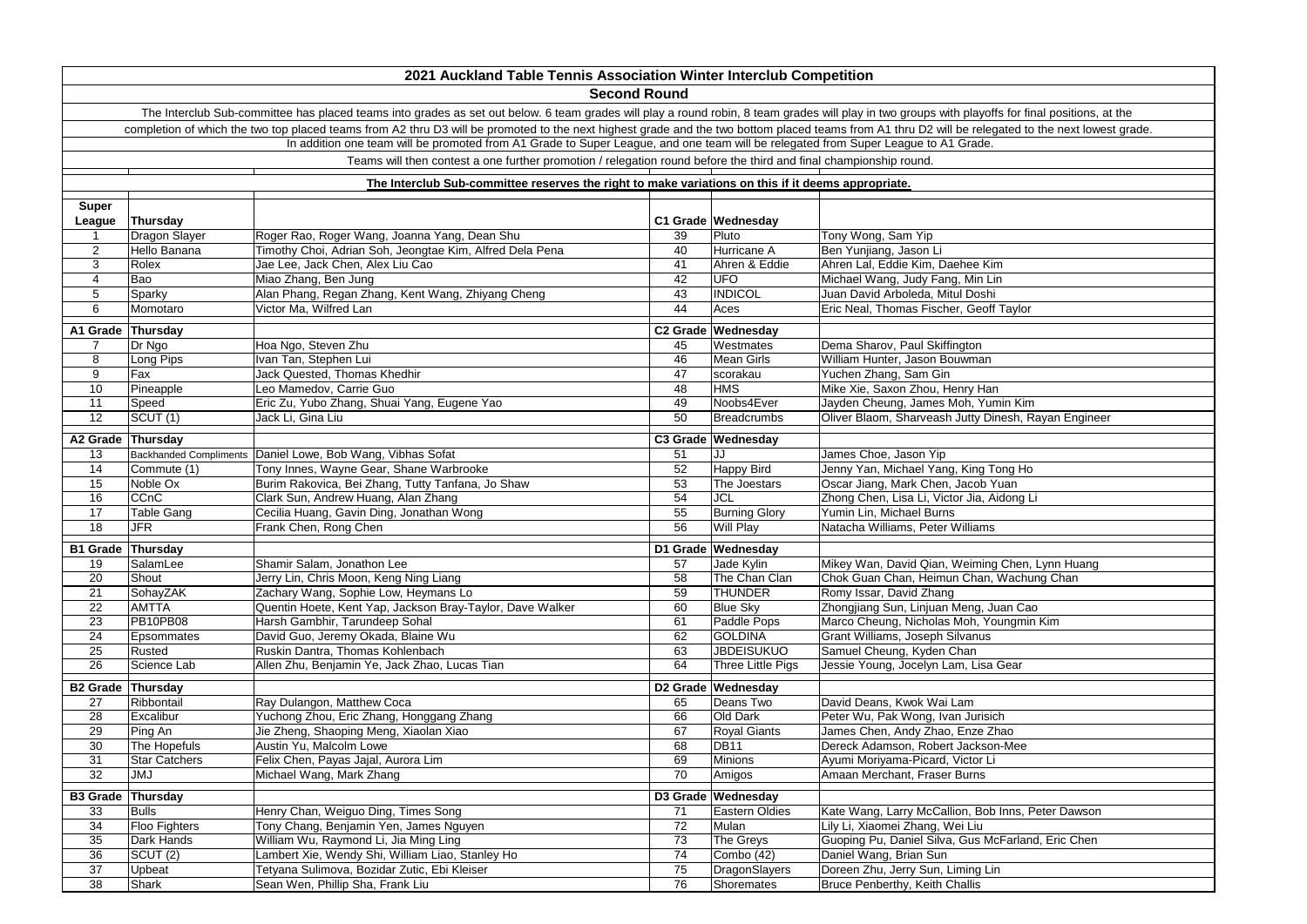|                  |                    |                      |                |                  |                       |         |                         |                             |                 |              |              | <b>Second Round Draw</b> |              |                 |                 |          |                     |                    |                 |             |                    |          |
|------------------|--------------------|----------------------|----------------|------------------|-----------------------|---------|-------------------------|-----------------------------|-----------------|--------------|--------------|--------------------------|--------------|-----------------|-----------------|----------|---------------------|--------------------|-----------------|-------------|--------------------|----------|
|                  |                    |                      |                |                  |                       |         |                         |                             |                 |              |              |                          |              |                 |                 |          |                     |                    |                 |             |                    |          |
|                  |                    | <b>First Round:</b>  |                |                  | 09 Jun - 08 Jul, 2021 |         |                         |                             |                 |              |              |                          |              |                 |                 |          |                     |                    |                 |             |                    |          |
| <b>Completed</b> |                    |                      |                |                  |                       |         |                         |                             |                 |              |              |                          |              |                 |                 |          |                     |                    |                 |             |                    |          |
|                  |                    |                      |                |                  |                       |         |                         |                             |                 |              |              |                          |              |                 |                 |          |                     |                    |                 |             |                    |          |
|                  |                    | <b>Second Round:</b> |                |                  | 21 Jul - 03 Feb, 2022 |         |                         |                             |                 |              |              |                          |              |                 |                 |          |                     |                    |                 |             |                    |          |
| Day              | Date               | <b>Start</b>         | Table 1        |                  | Table 2 Table 3       | Table 4 |                         | Table 5   Table 6   Table 7 |                 | Table 8      | Table 9      | Table 10                 | Table 11     | Table 12        | Table 13        | Table 14 | Table 15   Table 16 |                    | Table 17        | Table 18    | Table 19           | Table 20 |
| Wed              | 21-Jul             | 7:30pm               | 54 v 51        |                  | 56 v 53 55 v 52       | 57 v 61 | 58 v 62 59 v 63         |                             | 60 v 64         | 68 v 65      | 70 v 67      | 69 v 66                  | 74 v 71      | 76 v 73         | $75\,\sqrt{72}$ | 42 v 39  | 44 v 41             | 43 v 40            | 48 v 45         | 50 v 47     | 49 v 46            |          |
| Thu              |                    | 22-Jul 7:30pm        | 4 v 1          | $6v$ 3           | 5v2                   | 16 v 13 |                         | 18 v 15 17 v 14             | 19 v 23 20 v 24 |              | 21 v 25      | 22 v 26                  | 30 v 27      | 32 v 29         | 31 v 28         | 36 v 33  | 38 v 35             | 37 v 34            | 10 <sub>v</sub> | $12 \vee 9$ | 11 <sub>V</sub> 8  |          |
|                  |                    |                      |                |                  |                       |         |                         |                             |                 |              |              |                          |              |                 |                 |          |                     |                    |                 |             |                    |          |
| Wed              |                    | 28-Jul 7:30pm        | 57 v 64        |                  | 58 v 63 59 v 62       | 60 v 61 | 66 v 68 67 v 69         |                             | $70\,\sqrt{65}$ | 72 v 74      | 73 v 75      | 76 v 71                  | $40 \vee 42$ | 41 v 43         | 44 v 39         | 46 v 48  | 47 v 49             | 50 v 45            | 52 v 54         | 53 v 55     | 56 v 51            |          |
| Thu              |                    | 29-Jul 7:30pm        | 2 v 4          | 3 <sub>v</sub> 5 | 6 v 1                 | 19 v 26 | 20 v 25                 | 21 v 24                     | 22 v 23         | 28 v 30      | 29 v 31      | 32 v 27                  | 34 v 36      | 35 v 37         | 38 v 33         | 8 v 10   | 9v11                | $12 \vee 7$        | 14 v 16         | 15 v 17     | 18 v 13            |          |
| Wed              |                    | 4-Aug 7:30pm         | 66 v 67        | 68 v 70          | 69 v 65               |         | 72 v 73 74 v 76 75 v 71 |                             | 40 v 41         | 42 v 44      | 43 v 39      | 46 v 47                  | 48 v 50      | 49 v 45         | 52 v 53         | 54 v 56  | 55 v 51             | 57 v 60            | 58 v 59         | 61 v 64     | 62 v 63            |          |
| Thu              |                    | 5-Aug 7:30pm         | $2 \vee 3$     | 4 v 6            | 5v1                   | 28 v 29 | 30 v 32                 | $31 \vee 27$                | 34 v 35         | 36 v 38      | 37 v 33      | 8 <sub>V</sub> 9         | $10 \vee 12$ | 11 <sub>v</sub> | 14 v 15         | 16 v 18  | $17 \vee 13$        | 19 v 22            | 20 v 21         | 23 v 26     | 24 v 25            |          |
|                  |                    |                      |                |                  |                       |         |                         |                             |                 |              |              |                          |              |                 |                 |          |                     |                    |                 |             |                    |          |
| Wed              |                    | 11-Aug 7:30pm        | 71 v 73        | 74 v 75          | 76 v 72               | 39 v 41 | 42 v 43                 | $44 \times 40$              | 45 v 47         | 48 v 49      | 50 v 46      | 51 v 53                  | 54 v 55      | 56 v 52         | 58 v 61         | 59 v 57  | 62 v 64             | 60 v 63            | 65 v 67         | 68 v 69     | 70 v 66            |          |
| Thu              |                    | 12-Aug 7:30pm        | 1 <sub>v</sub> | 4 v 5            | 6 v 2                 | 33 v 35 | 36 v 37                 | $38 \vee 34$                | 7 v 9           | 10 v 11      | $12 \vee 8$  | 13 v 15                  | 16 v 17      | 18 v 14         | 23 v 21         | 24 v 26  | 22 v 25             | 19 v 20            | 27 v 29         | 30 v 31     | 32 v 28            |          |
|                  |                    |                      |                |                  |                       |         |                         |                             |                 |              |              |                          |              |                 |                 |          |                     |                    |                 |             |                    |          |
| Wed<br>Thu       | 2-Feb<br>3-Feb     | 7:30pm               | 39 v 40        | 41 v 42          | 43 v 44               | 45 v 46 | 47 v 48                 | 49 v 50                     | 51 v 52         | 53 v 54      | 55 v 56      | 58 v 57                  | 61 v 59      | 62 v 64         | 60 v 63         | 65 v 66  | 67 v 68             | 69 v 70<br>31 v 32 | 71 v 72         | 73 v 74     | 75 v 76<br>37 v 38 |          |
|                  |                    | 7:30pm               | 1 <sub>v</sub> | $3 \vee 4$       | 5 v 6                 | 7 v 8   | 9v10                    | 11 v 12                     | $13 \vee 14$    | $15 \vee 16$ | $17 \vee 18$ | 23 v 21                  | 24 v 26      | 22 v 20         | 25 v 19         | 27 v 28  | 29 v 30             |                    | 33 v 34         | 35 v 36     |                    |          |
|                  |                    |                      |                |                  |                       |         |                         |                             |                 |              |              |                          |              |                 |                 |          |                     |                    |                 |             |                    |          |
|                  |                    | <b>Third Round:</b>  |                |                  | 09 Feb - 10 Mar, 2022 |         |                         |                             |                 |              |              |                          |              |                 |                 |          |                     |                    |                 |             |                    |          |
|                  | Draw to be advised |                      |                |                  |                       |         |                         |                             |                 |              |              |                          |              |                 |                 |          |                     |                    |                 |             |                    |          |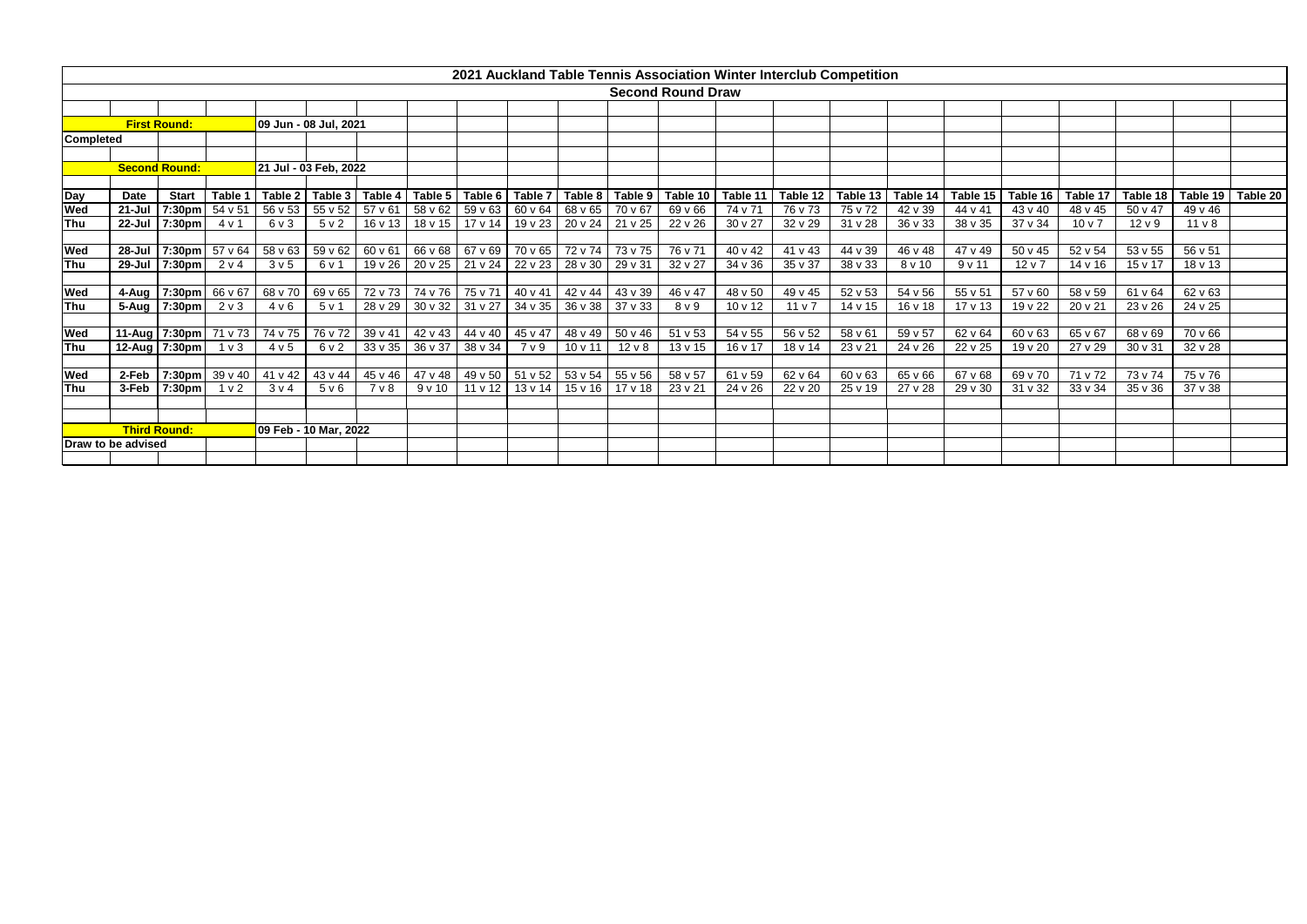## **2021 Auckland Table Tennis Association Winter Interclub Competition**

**Team Points Second Round**

**Contest Points: Win = 2 Points, Loss = 1 Point, Default = 0 Points**

|                                |                         |                                                 |                         |                      |                         | If Contest Points are equal then team placings will be decided by the results between the tied teams. |                              |                         |                |                                      |                         |                          |                         |                          |                         |                         |                         |                         |                         |
|--------------------------------|-------------------------|-------------------------------------------------|-------------------------|----------------------|-------------------------|-------------------------------------------------------------------------------------------------------|------------------------------|-------------------------|----------------|--------------------------------------|-------------------------|--------------------------|-------------------------|--------------------------|-------------------------|-------------------------|-------------------------|-------------------------|-------------------------|
| <b>Super League</b>            | Thursday                |                                                 |                         |                      |                         |                                                                                                       | <b>Round Robin Play</b>      |                         |                | C1 Grade                             | Wednesday               |                          |                         |                          |                         |                         | <b>Round Robin Play</b> |                         |                         |
| <b>NAME</b>                    | <b>CW</b>               | <b>CL</b>                                       | <b>TCP</b>              | TM                   | 22-Jul                  | 29-Jul                                                                                                | 5-Aug                        | 12-Aug                  | 3-Feb          | <b>NAME</b>                          | <b>CW</b>               | CL                       | <b>TCP</b>              | TM                       | $21 -$ Jul              | 28-Jul                  | 4-Aug                   | 11-Aug                  | 2-Feb                   |
| Dragon Slayer                  | 4                       | 1                                               | 9                       | 20                   | 4                       | 5                                                                                                     | 5                            | $\mathbf{z}$            | 4              | Pluto                                | 4                       | 1                        | 9                       | 19                       | 3                       | 5                       | $\overline{\mathbf{2}}$ | $\overline{\mathbf{4}}$ | 5                       |
| Hello Banana                   | 3                       | $\mathbf{2}$                                    | 8                       | 16                   | 4                       | 5                                                                                                     | 4                            | $\overline{\mathbf{2}}$ | $\mathbf{1}$   | Hurricane A                          | 4                       | $\mathbf{1}$             | 9                       | 16                       | 4                       | 4                       | $\overline{4}$          | 4                       | 0                       |
| Bao                            | 3                       | $\overline{\mathbf{2}}$                         | 8                       | 12                   | 1                       | 0                                                                                                     | 3                            | 3                       | 5              | Aces                                 | $\mathbf{2}$            | 3                        | 7                       | 11                       | $\mathbf{2}$            | $\pmb{0}$               | 5                       | 1                       | 3                       |
| Rolex                          | 3                       | $\mathbf{2}$                                    | $\overline{7}$          | 11                   | 4                       | 3                                                                                                     | $\mathbf{1}$                 | 3                       |                | UFO                                  | $\mathbf{2}$            | 3                        | $\overline{7}$          | 13                       | $\mathbf{2}$            | $\mathbf{1}$            | $\bf{0}$                | 5                       | 5                       |
| Sparky                         | 1                       | $\overline{\mathbf{4}}$                         | 6                       | 10                   | 1                       | $\overline{2}$                                                                                        | 0                            | $\overline{a}$          | 5              | <b>NDICOL</b>                        | $\mathbf 2$             | 3                        | $\overline{7}$          | 10                       | 1                       | 4                       | 3                       | 0                       | $\overline{a}$          |
| Momotaro                       | 1                       | 4                                               | 5                       | 6                    | $\mathbf{1}$            | 0                                                                                                     | $\overline{\mathbf{2}}$      | 3                       |                | Ahren & Eddie                        | 1                       | 4                        | 5                       | 6                        | 3                       | $\mathbf{1}$            | $\overline{1}$          | $\mathbf{1}$            |                         |
| A1 Grade                       | Thursday                |                                                 |                         |                      |                         |                                                                                                       | <b>Round Robin Play</b>      |                         |                | C <sub>2</sub> Grade                 | Wednesday               |                          |                         |                          |                         |                         | <b>Round Robin Play</b> |                         |                         |
| <b>NAME</b>                    | СW                      | <b>CL</b>                                       | <b>TCP</b>              | ΤM                   | 22-Jul                  | 29-Jul                                                                                                | 5-Aug                        | 12-Aug                  | 3-Feb          | <b>NAME</b>                          | <b>CW</b>               | CL                       | <b>TCP</b>              | TM                       | $21 -$ Jul              | 28-Jul                  | 4-Aug                   | 11-Aug                  | 2-Feb                   |
| Dr Ngo                         | 4                       | 1                                               | 9                       | 15                   | $\mathbf{2}$            | 4                                                                                                     | 3                            | 3                       | 3              | Mean Girls                           | 4                       | 1                        | 9                       | 20                       | 5                       | $\overline{\mathbf{2}}$ | 4                       | 4                       | 5                       |
| Long Pips                      | 4                       | 1                                               | 9                       | 18                   | 4                       | 4                                                                                                     | 5                            | 3                       | $\mathbf{2}$   | Noobs4Ever                           | 3                       | $\overline{2}$           | 8                       | 12                       | 0                       | 4                       | 3                       | 5                       | 0                       |
| Speed                          | $\overline{\mathbf{c}}$ | 3                                               | $\overline{7}$          | 12                   | 1                       | 3                                                                                                     | $\overline{\mathbf{2}}$      | $\mathbf{z}$            | 4              | scorakau                             | $\mathbf 2$             | 3                        | $\overline{7}$          | 13                       | 4                       | $\mathbf{1}$            | 1                       | $\overline{\mathbf{2}}$ | 5                       |
| Fax                            | $\mathbf 2$             | 3                                               | $\overline{7}$          | 12                   | 3                       | $\overline{\mathbf{c}}$                                                                               | $\pmb{0}$                    | $\mathbf{z}$            | 5              | Breadcrumbs                          | $\overline{\mathbf{2}}$ | 3                        | $\overline{\mathbf{r}}$ | 11                       | $\mathbf{1}$            | $\mathbf{1}$            | 3                       | $\mathbf{1}$            | 5                       |
| Pineapple                      | 3                       | $\overline{\mathbf{2}}$                         | $\overline{7}$          | 12                   | 3                       | 1                                                                                                     | 5                            | $\overline{\mathbf{3}}$ |                | HMS                                  | $\mathbf{2}$            | 3                        | 6                       | 8                        | 3                       | 3                       | $\overline{\mathbf{2}}$ | $\bf{0}$                |                         |
| SCUT (1)                       | 0                       | 5                                               | 5                       | 6                    | $\mathbf{2}$            | 1                                                                                                     | 0                            | $\overline{\mathbf{c}}$ | $\mathbf{1}$   | Westmates                            | $\mathbf{2}$            | 3                        | 6                       | 11                       | $\mathbf{2}$            | 4                       | $\overline{2}$          | 3                       |                         |
| A2 Grade                       |                         | <b>Round Robin Play</b><br>C3 Grade<br>Thursday |                         |                      |                         |                                                                                                       |                              |                         | Wednesday      |                                      |                         |                          |                         |                          | <b>Round Robin Play</b> |                         |                         |                         |                         |
| <b>NAME</b>                    | <b>CW</b>               | CL                                              | TCP                     | ТM                   | 22-Jul                  | 29-Jul                                                                                                | 5-Aug                        | 12-Aug                  | 3-Feb          | <b>NAME</b>                          | <b>CW</b>               | СL                       | TCP                     | TМ                       | $21 -$ Jul              | 28-Jul                  | 4-Aug                   | 11-Aug                  | 2-Feb                   |
| Table Gang                     | 4                       | 1                                               | 9                       | 14                   | 3                       | 3                                                                                                     | 3                            | 3                       | $\overline{2}$ | The Joestars                         | 5                       | 0                        | 10                      | 18                       | 3                       | 4                       | 3                       | 5                       | 3                       |
| CCnC                           | 3                       | $\mathbf{2}$                                    | 8                       | 14                   | 4                       | 3                                                                                                     | $\boldsymbol{2}$             | 2                       | 3              | JCL                                  | 3                       | 2                        | 8                       | 16                       | 5                       | 2                       | 3                       | 4                       | $\mathbf{z}$            |
| <b>Backhanded Compliments</b>  | 3                       | $\mathbf{2}$                                    | 8                       | 14                   | 1                       | 3                                                                                                     | $\boldsymbol{2}$             | 4                       | 4              | <b>Burning Glory</b>                 | 3                       | $\mathbf{2}$             | 8                       | 15                       | 3                       | $\mathbf{1}$            | 5                       | $\mathbf{1}$            | 5                       |
| Noble Ox                       | $\overline{\mathbf{c}}$ | 3                                               | $\overline{7}$          | 12                   | 4                       | $\overline{\mathbf{c}}$                                                                               | 3                            | 1                       | $\overline{2}$ | Happy Bird                           | $\mathbf{2}$            | $\mathbf{2}$             | 6                       | 10                       | $\mathbf{2}$            | 3                       | $\overline{\mathbf{2}}$ | 3                       |                         |
| JFR                            | $\mathbf{2}$            | 3                                               | $\overline{\mathbf{r}}$ | 9                    | 1                       | $\mathbf{2}$                                                                                          | 3                            | 0                       | 3              | Will Play                            | 1                       | 4                        | 5                       | 11                       | $\mathbf{2}$            | 5                       | $\mathbf{2}$            | $\mathbf{2}$            |                         |
| Commute (1)                    | $\mathbf{1}$            | 4                                               | 6                       | 12                   | $\overline{2}$          | $\mathbf{2}$                                                                                          | $\overline{2}$               | 5                       | $\mathbf{1}$   |                                      | 0                       | 4                        | 2                       | 0                        |                         | $\bf{0}$                |                         | $\mathbf 0$             |                         |
|                                |                         |                                                 |                         |                      |                         |                                                                                                       |                              |                         |                |                                      |                         |                          |                         |                          |                         |                         |                         |                         |                         |
|                                |                         |                                                 |                         |                      |                         |                                                                                                       |                              |                         |                |                                      |                         |                          |                         |                          |                         |                         |                         |                         |                         |
| <b>B1 Grade</b>                | Thursday                |                                                 |                         |                      |                         |                                                                                                       | <b>Round Robin Play</b>      |                         |                | D1 Grade                             | Wednesday               |                          |                         |                          |                         |                         | <b>Round Robin Play</b> |                         |                         |
| <b>NAME</b>                    | <b>CW</b>               | СL                                              | TCP                     | <b>TM</b>            | $22 -$ Jul              | 29-Jul                                                                                                | 5-Aug                        | 12-Aug                  | 3-Feb          | <b>NAME</b>                          | <b>CW</b>               | CL                       | TCP                     | ТM                       | $21 -$ Jul              | 28-Jul                  | 4-Aug                   | 11-Aug                  | 2-Feb                   |
| <b>PB10PB08</b><br>Science Lab | 5<br>$\overline{2}$     | $\mathbf 0$<br>3                                | 10<br>$\overline{7}$    | 20                   | 3<br>4                  | 3<br>$\mathbf{2}$                                                                                     | 5<br>$\mathbf 0$             | 4<br>$\mathbf{1}$       | 5<br>5         | The Chan Clan<br>Paddle Pops         | 5                       | $\bf{0}$<br>$\mathbf{1}$ | 10<br>9                 | 22                       | 5<br>3                  | 5<br>4                  | 4<br>5                  | 3<br>$\overline{2}$     | 5<br>4                  |
|                                | 3                       | $\mathbf{2}$                                    | $\overline{7}$          | 12<br>13             | 4                       | 4                                                                                                     | 3                            | 2                       |                |                                      | 4<br>$\overline{2}$     | 3                        | 6                       | 18<br>12                 | $\mathbf{2}$            | 4                       | $\overline{\mathbf{2}}$ | 4                       |                         |
| SohayZAK                       | $\mathbf{2}$            |                                                 |                         |                      |                         | 1                                                                                                     |                              |                         |                | Jade Kylin<br><b>THUNDER</b>         |                         |                          | 7                       |                          |                         |                         |                         | 1                       |                         |
| Epsommates<br>SalamLee         |                         | 3                                               | 6<br>8                  | 9                    | 3<br>$\mathbf{2}$       | 3                                                                                                     | 4<br>$\overline{2}$          | 1<br>4                  | 3              | <b>GOLDINA</b>                       | 2                       | 3                        | $\overline{7}$          | 11                       | 5<br>0                  | 3<br>$\overline{2}$     | 1<br>5                  | $\mathbf{1}$            | 1<br>4                  |
|                                | 3                       | $\mathbf{2}$                                    |                         | 14                   | 1                       | $\overline{a}$                                                                                        |                              | 3                       |                |                                      | $\overline{\mathbf{2}}$ | 3                        | $\overline{7}$          | 12                       | 4                       | $\mathbf{1}$            | $\mathbf 0$             | 3                       |                         |
| <b>AMTTA</b>                   | 3                       | $\overline{\mathbf{2}}$                         | 8                       | 14                   | $\mathbf{1}$            | 3                                                                                                     | 3<br>$\mathbf{1}$            | 4                       | 5              | Three Little Pigs                    | $\overline{\mathbf{2}}$ | 3                        |                         | 9                        | 1                       | $\mathbf{1}$            | 3                       | 4                       | $\mathbf{1}$            |
| Rusted<br>Shout                | $\mathbf 2$<br>0        | 3<br>5                                          | 7<br>4                  | 11<br>$\overline{7}$ | $\mathbf{2}$            | $\overline{2}$                                                                                        | $\overline{\mathbf{2}}$      | 1                       | $\mathbf{2}$   | <b>Blue Sky</b><br><b>JBDEISUKUO</b> | $\mathbf 2$<br>0        | 2<br>4                   | 6<br>4                  | 9<br>$\mathbf{2}$        | 0                       | 0                       | $\bf{0}$                | $\mathbf{2}$            |                         |
|                                |                         |                                                 |                         |                      |                         |                                                                                                       | <b>Round Robin Play</b>      |                         |                |                                      |                         |                          |                         |                          |                         |                         | <b>Round Robin Play</b> |                         |                         |
| <b>B2 Grade</b>                | Thursday<br><b>CW</b>   | CL                                              | <b>TCP</b>              | <b>TM</b>            | 22-Jul                  | 29-Jul                                                                                                | 5-Aug                        | 12-Aug                  | 3-Feb          | D <sub>2</sub> Grade<br><b>NAME</b>  | Wednesday<br><b>CW</b>  | <b>CL</b>                | <b>TCP</b>              | <b>TM</b>                | $21 -$ Jul              | 28-Jul                  |                         | 11-Aug                  | 2-Feb                   |
| <b>NAME</b><br>Excalibur       | 4                       | 1                                               | 9                       | 18                   | 5                       | 3                                                                                                     |                              | 4                       | $\mathbf{2}$   | Minions                              | 5                       | $\mathbf 0$              | 10                      | 20                       | 4                       | 4                       | 4-Aug<br>4              |                         | 3                       |
| Ribbontail                     | 4                       | $\mathbf{1}$                                    | $\mathbf{9}$            | 14                   | 3                       | 3                                                                                                     | 4<br>$\overline{\mathbf{2}}$ | 3                       | 3              | Old Dark                             | $\overline{\mathbf{4}}$ | 1                        | 9                       | 15                       | 1                       | 3                       | 4                       | 5<br>3                  | 4                       |
|                                | 4                       | 1                                               | 9                       | 14                   | 0                       | 3                                                                                                     | 3                            | 4                       | 4              | Royal Giants                         | 3                       | $\mathbf 2$              | 8                       | 12                       | 4                       | $\mathbf{1}$            | 1                       | 3                       | 3                       |
| <b>Star Catchers</b>           | $\overline{2}$          | 3                                               | $\overline{7}$          | 13                   | 3                       | $\overline{a}$                                                                                        | $\mathbf{1}$                 | $\overline{2}$          | 5              | Amigos                               | $\mathbf 2$             | 3                        | $\overline{7}$          | 11                       | $\mathbf{1}$            | $\overline{\mathbf{3}}$ | 3                       | $\overline{2}$          | $\overline{2}$          |
| Ping An<br><b>JMJ</b>          | 1                       | 4                                               | 6                       | 9                    | $\mathbf{2}$            | $\overline{2}$                                                                                        | 3                            | 1                       | $\mathbf{1}$   | Deans Two                            | 1                       | 4                        | 6                       | 10                       | 4                       | $\mathbf 2$             | $\mathbf{1}$            | $\overline{2}$          | 1                       |
| The Hopefuls                   | 0                       | 5                                               | 5                       | $\overline{7}$       | $\overline{2}$          | $\overline{2}$                                                                                        | $\overline{2}$               | $\mathbf{1}$            | $\mathbf 0$    | <b>DB11</b>                          | 0                       | 5                        | 5                       | $\overline{\phantom{a}}$ | 1                       | $\overline{\mathbf{2}}$ | $\overline{\mathbf{2}}$ | $\bf{0}$                | $\overline{2}$          |
| <b>B3 Grade</b>                | Thursday                |                                                 |                         |                      |                         |                                                                                                       | <b>Round Robin Play</b>      |                         |                | D3 Grade                             | Wednesday               |                          |                         |                          |                         |                         | <b>Round Robin Play</b> |                         |                         |
| <b>NAME</b>                    | СW                      | CL                                              | <b>TCP</b>              | ТM                   | 22-Jul                  | 29-Jul                                                                                                | 5-Aug                        | 12-Aug                  | 3-Feb          | <b>NAME</b>                          | <b>CW</b>               | CL                       | <b>TCP</b>              | ТM                       | $21 -$ Jul              | 28-Jul                  | 4-Aug                   | 11-Aug                  | 2-Feb                   |
| Dark Hands                     | 4                       | 0                                               | 8                       | 14                   | 3                       | 4                                                                                                     | 4                            | 3                       |                | Mulan                                | 4                       | 1                        | 9                       | 18                       | 4                       | $\overline{a}$          | 4                       | 5                       | 3                       |
| <b>Bulls</b>                   | 3                       | $\mathbf{2}$                                    | 8                       | 14                   | 1                       | 3                                                                                                     | 3                            | $\overline{\mathbf{2}}$ | 5              | Eastern Oldies                       | 4                       | 1                        | 9                       | 21                       | 4                       | 5                       | 5                       | 5                       | $\mathbf{2}$            |
| SCUT <sub>(2)</sub>            | 3                       | 1                                               | $\overline{7}$          | 12                   | 4                       | 3                                                                                                     | 3                            | $\overline{\mathbf{2}}$ |                | DragonSlayers                        | 3                       | $\mathbf{2}$             | 8                       | 15                       | 1                       | 5                       | 0                       | 4                       | 5                       |
| Upbeat                         | $\overline{2}$          | $\mathbf{2}$                                    | 6                       | 10                   | 4                       | 1                                                                                                     | $\mathbf 2$                  | 3                       |                | Combo (42)                           | 3                       | $\mathbf 2$              | 8                       | 12                       | 1                       | 3                       | $\overline{\mathbf{4}}$ | $\mathbf{1}$            | 3                       |
| Shark                          | 1                       | 3                                               | 5                       | 9                    | $\overline{\mathbf{c}}$ | $\overline{\mathbf{c}}$                                                                               | $\overline{2}$               | 3                       |                | The Greys                            | $\mathbf{1}$            | 4                        | 6                       | $\overline{7}$           | 4                       | $\mathbf 0$             | $\mathbf{1}$            | $\mathbf 0$             | $\overline{\mathbf{2}}$ |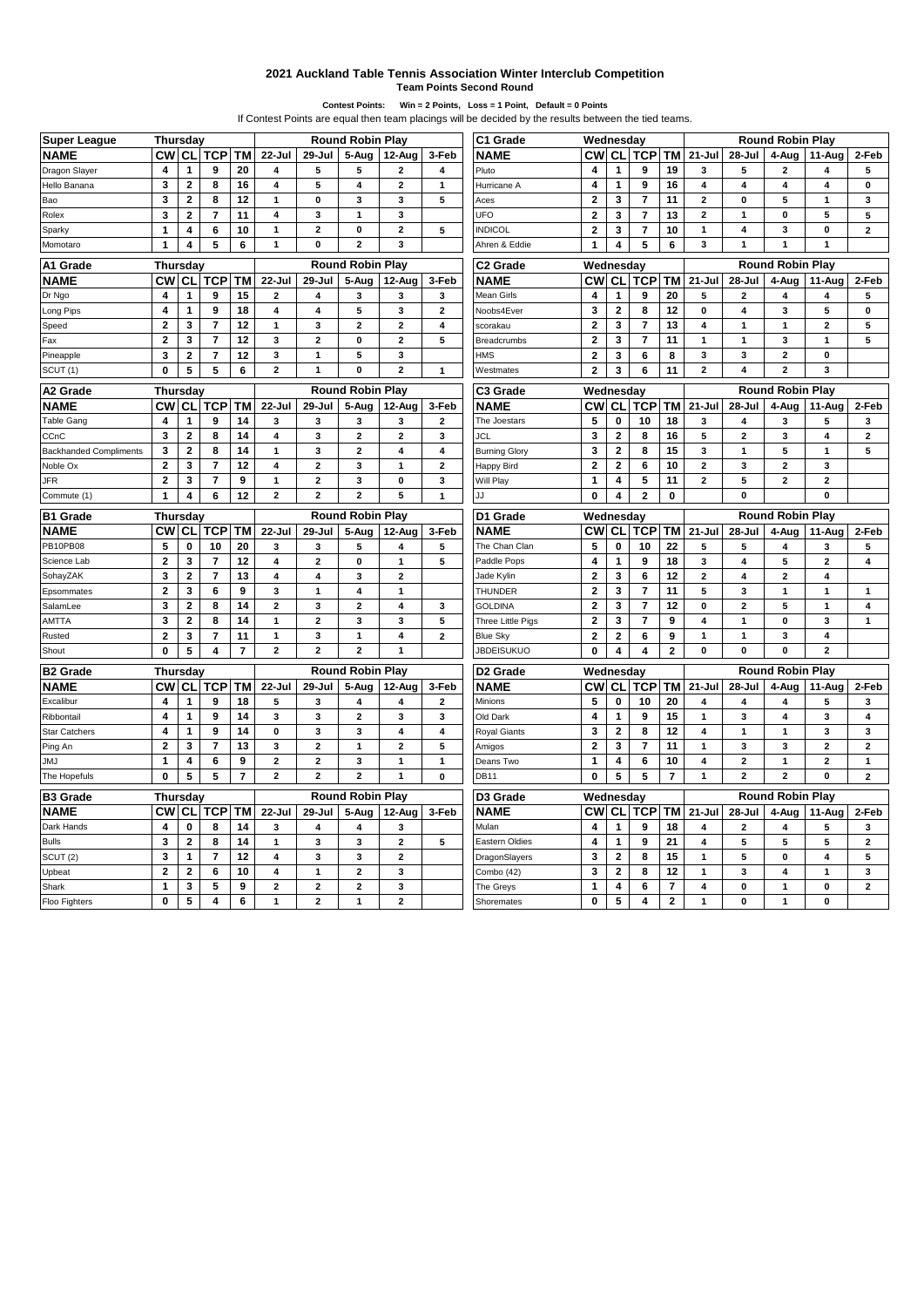## **2021 Auckland Table Tennis Association Winter Interclub Competition**

**Bill Burns Memorial Trophy - Winter Interclub Player of the Year standings**

|                                    |                                      |                            |             |                       |                              | 10-Jun                      | 17-Jun                       |                              | 24-Jun                       |                         | $1 -$ Jul                    |                            |                              | 8-Jul                    |                              | 22-Jul                       |                              | 29-Jul                      |                              | 5-Aug                        |                              | 12-Aug                       | 3-Feb                        |                             |   | 10-Feb |   | 17-Feb |   | 24-Feb | 3-Mar |   |   | 10-Mar |
|------------------------------------|--------------------------------------|----------------------------|-------------|-----------------------|------------------------------|-----------------------------|------------------------------|------------------------------|------------------------------|-------------------------|------------------------------|----------------------------|------------------------------|--------------------------|------------------------------|------------------------------|------------------------------|-----------------------------|------------------------------|------------------------------|------------------------------|------------------------------|------------------------------|-----------------------------|---|--------|---|--------|---|--------|-------|---|---|--------|
| <b>NAME</b>                        | SW                                   | <b>DW</b>                  | Indv<br>Pts | <b>ATTA</b><br>Rating | S                            | D                           | s                            | D                            | s                            | D                       | s                            | D                          | S                            | D                        | s                            | D                            | s                            | D                           | s                            | D                            | s                            | D                            | s                            | D                           | s | D      | s | D      | s | D      | s     | D | s | D      |
| Ivan Tan                           | 18                                   | $\bf{9}$                   | 45          | 891                   | $\mathbf{2}$                 | $\mathbf{1}$                | $\mathbf{2}$                 | 1                            | $\mathbf{2}$                 | $\mathbf 1$             | $\mathbf{2}$                 | $\mathbf{1}$               | 1                            | $\bf{0}$                 | $\mathbf{2}$                 | $\mathbf 1$                  | $\mathbf{2}$                 | 1                           | $\mathbf{2}$                 | 1                            | $\mathbf{2}$                 | $\mathbf 1$                  | $\mathbf{1}$                 | $\mathbf 1$                 |   |        |   |        |   |        |       |   |   |        |
| Victor Li                          | 17                                   | 8                          | 42          | 259                   | $\mathbf{2}$                 | 1                           | $\mathbf{2}$                 | 1                            | $\mathbf{2}$                 | $\mathbf 1$             | $\mathbf{1}$                 | 1                          | $\mathbf{2}$                 | $\bf{0}$                 | 1                            | $\mathbf{1}$                 | $\mathbf{2}$                 | $\bf{0}$                    | $\overline{2}$               | 1                            | $\mathbf{2}$                 | 1                            | 1                            | $\mathbf{1}$                |   |        |   |        |   |        |       |   |   |        |
| Dean Shu                           | 17                                   | 6                          | 40          | 1336                  | $\mathbf{1}$                 | $\mathbf{1}$                | $\mathbf{2}$                 | 1                            | $\mathbf{2}$                 | $\mathbf{1}$            | $\overline{2}$               | 1                          | $\mathbf{2}$                 | $\bf{0}$                 |                              |                              | $\overline{2}$               | $\mathbf{1}$                | $\overline{\mathbf{2}}$      | 1                            | $\mathbf{2}$                 | $\bf{0}$                     | $\mathbf{2}$                 | $\bf{0}$                    |   |        |   |        |   |        |       |   |   |        |
| Peter Williams                     | 17                                   | 6                          | 40          | 497                   | $\mathbf{2}$                 | $\mathbf{1}$                | 2                            | $\blacktriangleleft$         | $\mathbf{2}$                 | $\mathbf{1}$            | $\mathbf{2}$                 | $\mathbf{1}$               | $\mathbf{2}$                 | $\bf{0}$                 | 1                            | 1                            | $\mathbf{2}$                 | 1                           | $\mathbf{2}$                 | 0                            | $\mathbf{2}$                 | $\bf{0}$                     |                              |                             |   |        |   |        |   |        |       |   |   |        |
| Alfred Dela Pena                   | 14                                   | $\overline{7}$             | 35          | 1149                  | $\mathbf{2}$                 | $\mathbf{1}$                | $\mathbf{2}$                 | 1                            | $\mathbf{2}$                 | $\mathbf{1}$            | $\mathbf{1}$                 | 1                          | $\mathbf{1}$                 | 1                        | $\mathbf{2}$                 | $\mathbf{1}$                 | $\mathbf{2}$                 | 1                           | $\mathbf{2}$                 | 0                            |                              |                              |                              |                             |   |        |   |        |   |        |       |   |   |        |
| Mitul Doshi                        | 14                                   | $\overline{\mathbf{7}}$    | 35          | 464                   | $\mathbf{2}$                 | 1                           | 2                            | 1                            | 2                            | $\mathbf 1$             | 1                            | 1                          | $\mathbf{2}$                 | 1                        | 1                            | $\bf{0}$                     | $\mathbf{2}$                 | 1                           | 1                            | 1                            | $\bf{0}$                     | $\bf{0}$                     | 1                            | $\bf{0}$                    |   |        |   |        |   |        |       |   |   |        |
| Tarundeep Sohal                    | 14                                   | 6                          | 34          | 722                   | 1                            | 0<br>1                      | 1                            | 1                            | 1<br>1                       | 1                       | $\boldsymbol{2}$             | 1<br>1                     | 2                            | 1                        | $\mathbf{2}$                 | $\bf{0}$<br>1                | 1                            | 1                           | $\mathbf{2}$                 | 1                            | $\mathbf{2}$<br>1            | $\bf{0}$<br>1                |                              |                             |   |        |   |        |   |        |       |   |   |        |
| Tony Wong                          | 14<br>16                             | 6<br>1                     | 34<br>33    | 527                   | $\mathbf{1}$                 |                             | 1<br>$\mathbf{2}$            | $\bf{0}$<br>$\bf{0}$         | $\mathbf{2}$                 | 0<br>$\mathbf{1}$       | 1<br>$\mathbf{2}$            | 0                          | 1<br>$\mathbf{2}$            | $\bf{0}$<br>$\bf{0}$     | $\mathbf{2}$<br>1            | $\bf{0}$                     | $\mathbf{2}$<br>$\mathbf{2}$ | 1<br>$\bf{0}$               | $\mathbf{2}$<br>$\mathbf{2}$ | 0<br>0                       | $\mathbf{1}$                 | $\bf{0}$                     | $\mathbf{z}$<br>$\mathbf{2}$ | $\mathbf 1$<br>$\mathbf{0}$ |   |        |   |        |   |        |       |   |   |        |
| Shuai Yang<br>Jason L              | 14                                   | 5                          | 33          | 872<br>582            | 1                            | 0                           | 2                            | 1                            | $\mathbf{1}$                 | $\bf{0}$                | $\mathbf{1}$                 | 0                          | $\mathbf{1}$                 | 1                        | $\mathbf{2}$                 | $\mathbf{1}$                 | $\mathbf{2}$                 | $\bf{0}$                    | $\mathbf{2}$                 | 1                            | $\mathbf{2}$                 | 1                            | 0                            | 0                           |   |        |   |        |   |        |       |   |   |        |
| Mark Zhang                         | 14                                   | 5                          | 33          | 650                   | $\overline{2}$               | 1                           | 0                            | 1                            | $\overline{2}$               | 1                       | $\mathbf{2}$                 | $\mathbf{1}$               | $\mathbf{2}$                 | 1                        | $\overline{2}$               | $\bf{0}$                     | $\mathbf{2}$                 | $\bf{0}$                    | $\mathbf{1}$                 | 0                            | 1                            | 0                            |                              |                             |   |        |   |        |   |        |       |   |   |        |
| Victor Ma                          | 13                                   | $\overline{7}$             | 33          | 1003                  | $\mathbf{2}$                 | $\mathbf{1}$                | $\mathbf{2}$                 | 1                            | $\mathbf{2}$                 | $\mathbf 1$             | $\mathbf{2}$                 | $\mathbf{1}$               | $\mathbf{2}$                 | 1                        | 1                            | $\bf{0}$                     | 0                            | $\bf{0}$                    | 1                            | 1                            | 1                            | 1                            |                              |                             |   |        |   |        |   |        |       |   |   |        |
| Yumin Lin                          | 13                                   | $\overline{7}$             | 33          | 382                   | $\mathbf{2}$                 | 1.                          | $\mathbf{2}$                 | 1                            | $\mathbf{2}$                 | $\bf{0}$                | $\mathbf{2}$                 | 1                          | $\mathbf{1}$                 | 1                        | $\mathbf{2}$                 | $\mathbf{1}$                 | 0                            | $\mathbf{1}$                | $\mathbf{2}$                 | 1                            |                              |                              |                              |                             |   |        |   |        |   |        |       |   |   |        |
| Jonathan Wong                      | 15                                   | $\bf{2}$                   | 32          | 714                   | $\overline{2}$               | $\bf{0}$                    | $\mathbf{1}$                 | $\bf{0}$                     | $\overline{2}$               | 0                       |                              |                            | $\overline{2}$               | 1                        | $\mathbf{2}$                 | $\bf{0}$                     | $\overline{2}$               | $\bf{0}$                    | $\mathbf{1}$                 | 1                            | $\mathbf{1}$                 | $\bf{0}$                     | $\mathbf{2}$                 | $\mathbf 0$                 |   |        |   |        |   |        |       |   |   |        |
| Ayumi Moriyama-Picard              | 13                                   | 6                          | 32          | 267                   | $\mathbf{2}$                 | $\mathbf{1}$                | $\mathbf{2}$                 | -1                           | $\mathbf{2}$                 | $\mathbf 1$             | $\mathbf{z}$                 | 1                          |                              |                          | $\mathbf{2}$                 | $\mathbf{1}$                 | $\mathbf{2}$                 | $\bf{0}$                    |                              |                              |                              |                              | 1                            | $\mathbf{1}$                |   |        |   |        |   |        |       |   |   |        |
| Rong Chen                          | 13                                   | 5                          | 31          | 892                   | $\mathbf{2}$                 | 1                           | $\mathbf{2}$                 | $\bf{0}$                     | $\mathbf{2}$                 | 1                       | $\mathbf{2}$                 | 1                          |                              |                          |                              |                              | $\mathbf{2}$                 | $\mathbf 0$                 | $\mathbf{2}$                 | 1                            |                              |                              | 1                            | 1                           |   |        |   |        |   |        |       |   |   |        |
| <b>Brian Sun</b>                   | 13                                   | 4                          | 30          | 193                   | $\mathbf{2}$                 | $\bf{0}$                    | 0                            | 0                            | 2                            | 1                       | $\mathbf{2}$                 | 1                          | 1                            | 0                        | 0                            | 0                            | $\mathbf{2}$                 | 1                           | $\mathbf{2}$                 | 1                            | $\bf{0}$                     | $\bf{0}$                     | $\mathbf{2}$                 | $\bf{0}$                    |   |        |   |        |   |        |       |   |   |        |
| Paul Skiffington                   | 13<br>13                             | 4<br>4                     | 30<br>30    | 501                   | $\mathbf{1}$                 | $\bf{0}$                    | 1<br>2                       | 1<br>0                       | 1<br>$\mathbf{2}$            | $\bf{0}$<br>1           | $\bf{0}$<br>$\mathbf{2}$     | 1<br>0                     | $\mathbf{2}$<br>$\mathbf{2}$ | 0<br>1                   | $\boldsymbol{2}$             | $\bf{0}$                     | $\mathbf{2}$                 | 1                           | $\mathbf{2}$<br>2            | 0<br>1                       | $\mathbf{2}$<br>1            | 1<br>0                       | $\mathbf{2}$                 | 1                           |   |        |   |        |   |        |       |   |   |        |
| <b>Thomas Fischer</b><br>Jie Zheng | 12                                   | 6                          | 30          | 545<br>571            | $\mathbf{1}$                 | 1                           | $\mathbf{1}$                 | 1                            |                              |                         | $\mathbf{2}$                 | $\mathbf{1}$               | $\mathbf{1}$                 | 1                        | 1                            | -1                           | $\mathbf{1}$                 | 0                           | 1                            | 0                            | $\mathbf{2}$                 | 0                            | $\mathbf{2}$                 | $\mathbf{1}$                |   |        |   |        |   |        |       |   |   |        |
| Larry McCallion                    | 13                                   | 3                          | 29          | 231                   | $\mathbf{1}$                 | 0                           | 1                            | 1                            | 1                            | $\mathbf{1}$            | 1                            | 0                          | 1                            | 1                        | $\mathbf{2}$                 | $\bf{0}$                     | $\mathbf{2}$                 | $\bf{0}$                    | $\mathbf{2}$                 | 0                            | $\mathbf{2}$                 | $\bf{0}$                     |                              |                             |   |        |   |        |   |        |       |   |   |        |
| Carrie Guo                         | 12                                   | 5                          | 29          | 850                   | $\mathbf{1}$                 | $\bf{0}$                    | $\mathbf{1}$                 | $\bf{0}$                     | $\mathbf{1}$                 | 1                       | 1                            | 0                          | $\mathbf{2}$                 | 1                        | 1                            | 1                            | $\mathbf{1}$                 | $\bf{0}$                    | $\mathbf{2}$                 | 1                            | $\mathbf{2}$                 | 1                            |                              |                             |   |        |   |        |   |        |       |   |   |        |
| <b>Fraser Burns</b>                | 12                                   | 5                          | 29          | 227                   | $\mathbf{1}$                 | 1.                          | $\mathbf{1}$                 | $\bf{0}$                     | $\mathbf{2}$                 | 1                       | $\overline{\mathbf{2}}$      | $\mathbf{1}$               | $\mathbf{1}$                 | 1                        | 1                            | $\bf{0}$                     | $\mathbf{1}$                 | $\mathbf{1}$                | $\overline{\mathbf{2}}$      | 0                            | 1                            | 0                            | 0                            | $\bf{0}$                    |   |        |   |        |   |        |       |   |   |        |
| Harsh Gambhir                      | 12                                   | 5                          | 29          | 665                   | $\mathbf{2}$                 | $\bf{0}$                    | $\bf{0}$                     | 1                            |                              |                         | $\overline{2}$               | 1                          | $\mathbf{2}$                 | 1                        | 1                            | $\bf{0}$                     | 1                            | 1                           | $\mathbf{2}$                 | 1                            | $\mathbf{2}$                 | $\bf{0}$                     |                              |                             |   |        |   |        |   |        |       |   |   |        |
| Marco Cheung                       | 12                                   | 5                          | 29          | 387                   | $\mathbf{1}$                 | $\mathbf{1}$                | 1                            | $\bf{0}$                     | $\mathbf{2}$                 | $\bf{0}$                | $\mathbf{1}$                 | 1                          | $\mathbf{2}$                 | 1                        | $\mathbf{2}$                 | $\mathbf{1}$                 | $\mathbf{1}$                 | $\bf{0}$                    | $\mathbf{1}$                 | 1                            | $\mathbf{1}$                 | 0                            |                              |                             |   |        |   |        |   |        |       |   |   |        |
| Shamir Salam                       | 11                                   | $\overline{7}$             | 29          | 679                   |                              |                             | $\overline{2}$               | 1                            | $\mathbf{2}$                 | $\bf{0}$                | 0                            | $\mathbf{1}$               | $\mathbf{1}$                 | $\bf{0}$                 | 1                            | 1                            | 0                            | 1                           | 1                            | 1                            | $\mathbf{2}$                 | 1                            | $\mathbf{z}$                 | $\mathbf 1$                 |   |        |   |        |   |        |       |   |   |        |
| Stephen Lui                        | 10                                   | 9                          | 29          | 727                   | 1                            | $\mathbf{1}$                | $\bf{0}$                     | $\mathbf{1}$                 | $\mathbf{2}$                 | 1                       | $\mathbf{2}$                 | 1                          | $\mathbf{1}$                 | $\bf{0}$                 | 1                            | $\mathbf{1}$                 | 1                            | 1                           | $\mathbf{2}$                 | 1                            | $\bf{0}$                     | 1                            | $\bf{0}$                     | $\mathbf{1}$                |   |        |   |        |   |        |       |   |   |        |
| Felix Chen                         | 12                                   | 4                          | 28          | 575                   | $\mathbf{2}$                 | $\bf{0}$                    | $\mathbf{2}$                 | $\bf{0}$                     |                              |                         | $\mathbf{2}$                 | 0                          |                              |                          | $\mathbf{2}$                 | $\mathbf{1}$                 | 1                            | $\mathbf{1}$                | 1                            | 1                            | $\mathbf{1}$                 | 0                            | 1                            | $\mathbf{1}$                |   |        |   |        |   |        |       |   |   |        |
| Thomas Kohlenbach<br>William Liao  | 12<br>11                             | 4<br>6                     | 28<br>28    | 622<br>575            | $\mathbf{2}$<br>$\mathbf{1}$ | 0<br>1                      |                              |                              | 2<br>1                       | -1<br>$\mathbf{1}$      | $\boldsymbol{2}$<br>1        | 0<br>0                     | 2<br>$\mathbf{2}$            | 1<br>1                   | 1<br>1                       | $\bf{0}$<br>1                | 1<br>$\mathbf{2}$            | 1<br>1                      | $\bf{0}$<br>$\mathbf{2}$     | 0<br>1                       | 1<br>$\mathbf{1}$            | 1<br>$\bf{0}$                | 1                            | 0                           |   |        |   |        |   |        |       |   |   |        |
| Xiaolan Xiao                       | 11                                   | 6                          | 28          | 566                   | $\mathbf{2}$                 | $\mathbf{1}$                | 0                            | -1                           | 1                            | 0                       | $\mathbf{2}$                 | $\mathbf{1}$               | $\mathbf{2}$                 | 1                        | 1                            | $\mathbf{1}$                 | $\mathbf{1}$                 | $\bf{0}$                    | $\bf{0}$                     | 0                            | $\bf{0}$                     | $\bf{0}$                     | $\mathbf{2}$                 | $\mathbf{1}$                |   |        |   |        |   |        |       |   |   |        |
| Clark Sun                          | 13                                   | 1                          | 27          | 796                   | $\mathbf{2}$                 | 0                           | 1                            | 0                            | 1                            | 0                       |                              |                            | 2                            | 0                        | $\mathbf{2}$                 | $\mathbf{1}$                 | $\mathbf{2}$                 | $\bf{0}$                    | 1                            | 0                            | $\bf{0}$                     | $\bf{0}$                     | $\mathbf{2}$                 | 0                           |   |        |   |        |   |        |       |   |   |        |
| Rayan Engineer                     | 12                                   | 3                          | 27          | 414                   | $\mathbf{1}$                 | $\mathbf{1}$                | $\mathbf{1}$                 | $\bf{0}$                     | 1                            | $\bf{0}$                | $\overline{2}$               | 0                          | $\mathbf{2}$                 | $\bf{0}$                 | $\overline{1}$               | $\bf{0}$                     | $\mathbf{1}$                 | $\bf{0}$                    | $\mathbf{1}$                 | $\mathbf{1}$                 |                              |                              | $\mathbf{2}$                 | $\mathbf{1}$                |   |        |   |        |   |        |       |   |   |        |
| James Chen                         | 11                                   | 5                          | 27          | 244                   | $\mathbf{1}$                 | $\bf{0}$                    | $\mathbf{1}$                 | $\bf{0}$                     | $\mathbf{2}$                 | $\mathbf 1$             | $\mathbf{1}$                 | 0                          | $\mathbf{2}$                 | 1                        | 1                            | $\mathbf{1}$                 | $\bf{0}$                     | $\mathbf{1}$                | $\bf{0}$                     | 0                            | -1                           | 1                            | $\mathbf{2}$                 | $\mathbf{0}$                |   |        |   |        |   |        |       |   |   |        |
| Jason Bouwman                      | 11                                   | 5                          | 27          | 438                   | $\bf{0}$                     | $\bf{0}$                    | 1                            | 0                            | 1                            | $\bf{0}$                | 1                            | 0                          | 1                            | 1                        | $\mathbf{2}$                 | $\mathbf{1}$                 | $\mathbf{1}$                 | 1                           | $\mathbf{2}$                 | 1                            | $\mathbf{2}$                 | 1                            |                              |                             |   |        |   |        |   |        |       |   |   |        |
| Payas Jaja                         | 11                                   | 5                          | 27          | 555                   | $\mathbf{1}$                 | $\bf{0}$                    | $\mathbf{1}$                 | $\bf{0}$                     | $\overline{2}$               | $\mathbf{1}$            | $\bf{0}$                     | $\mathbf{1}$               | $\mathbf{1}$                 | $\bf{0}$                 | $\bf{0}$                     | $\bf{0}$                     | $\mathbf{1}$                 | 1                           | 1                            | $\mathbf{1}$                 | $\mathbf{2}$                 | 0                            | $\mathbf{2}$                 | $\mathbf{1}$                |   |        |   |        |   |        |       |   |   |        |
| Sam Yip                            | 11                                   | 5                          | 27          | 528                   | $\bf{0}$                     | $\mathbf{1}$                | 1                            | $\bf{0}$                     | $\mathbf{1}$                 | 0                       | $\overline{\mathbf{c}}$      | $\mathbf{1}$               | $\mathbf{1}$                 | $\bf{0}$                 |                              |                              | $\mathbf{2}$                 | $\mathbf{1}$                | $\bf{0}$                     | 0                            | $\mathbf{2}$                 | 1                            | $\mathbf{2}$                 | $\mathbf{1}$                |   |        |   |        |   |        |       |   |   |        |
| Matthew Coca                       | 10                                   | $\overline{7}$             | 27          | 615                   | $\mathbf{1}$                 | $\mathbf{1}$                | $\bf{0}$                     | 1                            |                              |                         | 0                            | 0                          | $\mathbf{2}$                 | 1                        | 1                            | 1                            | 1                            | 1                           | $\mathbf{2}$                 | 0                            | $\mathbf{1}$                 | 1                            | $\mathbf{2}$                 | 1                           |   |        |   |        |   |        |       |   |   |        |
| Zhong Chen                         | 10                                   | $\overline{7}$             | 27          | 305                   | $\bf{0}$                     | $\mathbf{1}$                | $\mathbf{1}$                 | $\mathbf{1}$                 | 2                            | $\bf{0}$                | 0                            | 0                          | $\mathbf{1}$                 | $\mathbf{1}$             | $\mathbf{2}$                 | $\mathbf{1}$                 | $\mathbf{1}$                 | $\bf{0}$                    | $\bf{0}$                     | 1                            | $\mathbf{2}$                 | $\mathbf{1}$                 | $\mathbf{1}$                 | $\mathbf{1}$                |   |        |   |        |   |        |       |   |   |        |
| Regan Zhang                        | 12                                   | $\bf{2}$                   | 26          | 1014                  | $\mathbf{1}$<br>$\mathbf{2}$ | 1<br>0                      | 1<br>2                       | $\bf{0}$<br>1                | 2<br>1                       | 1<br>0                  | $\boldsymbol{2}$<br>1        | 0<br>0                     | $\mathbf{2}$                 | $\bf{0}$                 | 1<br>$\mathbf{2}$            | $\bf{0}$<br>1                | 1<br>$\mathbf{2}$            | $\bf{0}$<br>1               | $\bf{0}$                     | 0                            | $\mathbf{2}$<br>1            | $\bf{0}$<br>1                |                              |                             |   |        |   |        |   |        |       |   |   |        |
| Alex Liu Cao<br>Bob Wang           | 11<br>11                             | 4<br>4                     | 26<br>26    | 1049<br>716           | $\mathbf{1}$                 | $\bf{0}$                    | $\mathbf{1}$                 | $\bf{0}$                     | $\mathbf{1}$                 | $\bf{0}$                | $\mathbf{1}$                 | 0                          | 1                            | $\mathbf{1}$             | $\bf{0}$                     | $\bf{0}$                     | $\mathbf{1}$                 | $\mathbf{1}$                | $\mathbf{2}$                 | 0                            | $\mathbf{1}$                 | 1                            | $\mathbf{2}$                 | $\mathbf{1}$                |   |        |   |        |   |        |       |   |   |        |
| Hoa Ngo                            | 12                                   | 1                          | 25          | 925                   | $\mathbf{1}$                 | $\bf{0}$                    | $\mathbf{1}$                 | $\bf{0}$                     | $\mathbf{1}$                 | $\bf{0}$                | $\mathbf{1}$                 | 0                          | $\mathbf{1}$                 | $\bf{0}$                 | $\mathbf{2}$                 | $\bf{0}$                     | $\mathbf{2}$                 | $\bf{0}$                    | $\mathbf{1}$                 | 1                            |                              |                              | $\mathbf{2}$                 | $\mathbf 0$                 |   |        |   |        |   |        |       |   |   |        |
| Jocelyn Lam                        | 11                                   | 3                          | 25          | 267                   | $\overline{2}$               | $\mathbf{1}$                | 1                            | $\bf{0}$                     |                              |                         | $\mathbf 1$                  | $\mathbf{1}$               | 1                            | 1                        | $\overline{2}$               | $\bf{0}$                     | $\mathbf{1}$                 | $\bf{0}$                    |                              |                              | $\mathbf{2}$                 | $\bf{0}$                     | $\mathbf{1}$                 | 0                           |   |        |   |        |   |        |       |   |   |        |
| Nicholas Moh                       | 11                                   | 3                          | 25          | 329                   | $\mathbf{1}$                 | $\mathbf{1}$                | $\mathbf{1}$                 | $\bf{0}$                     |                              |                         | $\mathbf{1}$                 | 0                          | $\mathbf{1}$                 | $\mathbf{1}$             |                              |                              | $\mathbf{2}$                 | $\bf{0}$                    | $\mathbf{2}$                 | 0                            | $\mathbf{1}$                 | $\bf{0}$                     | $\mathbf{2}$                 | $\mathbf{1}$                |   |        |   |        |   |        |       |   |   |        |
| William Wu                         | 11                                   | 3                          | 25          | 625                   | $\mathbf{2}$                 | $\bf{0}$                    | 1                            | 1                            |                              | $\bf{0}$                | $\mathbf{1}$                 | 0                          | $\mathbf{2}$                 | $\bf{0}$                 | 1                            | $\overline{1}$               | $\mathbf{2}$                 | 1                           |                              |                              | 1                            | $\bf{0}$                     |                              |                             |   |        |   |        |   |        |       |   |   |        |
| Eric Zhang                         | 10                                   | 5                          | 25          | 637                   | $\overline{2}$               | $\bf{0}$                    | 1                            | $\mathbf{1}$                 | $\mathbf{1}$                 | $\bf{0}$                | $\bf{0}$                     | $\mathbf{1}$               | $\bf{0}$                     | $\bf{0}$                 | $\mathbf{2}$                 | $\mathbf{1}$                 | $\mathbf{1}$                 | $\mathbf{1}$                | 1                            | 1                            | $\mathbf{2}$                 | $\bf{0}$                     |                              |                             |   |        |   |        |   |        |       |   |   |        |
| Yumin Kim                          | 10                                   | 5                          | 25          | 346                   | $\mathbf{2}$                 | $\mathbf{0}$                | $\mathbf{1}$                 | 1                            |                              |                         | $\mathbf{2}$                 | 1                          | 1                            | $\mathbf{1}$             | $\bf{0}$                     | $\bf{0}$                     | $\mathbf{2}$                 | 0                           | 1                            | 1                            | $\mathbf{1}$                 | 1                            | 0                            | 0                           |   |        |   |        |   |        |       |   |   |        |
| Gina Liu                           | 9                                    | $\overline{7}$             | 25          | 746                   | $\overline{2}$               | $\mathbf{1}$                | $\mathbf{1}$                 | 1                            | $\mathbf{2}$                 | 1                       | $\mathbf{1}$                 | $\mathbf{1}$               | $\mathbf{2}$                 | 1                        |                              |                              | 0                            | $\mathbf{1}$                | $\bf{0}$                     | 0                            | $\mathbf{1}$                 | $\bf{0}$                     | $\bf{0}$                     | $\mathbf{1}$                |   |        |   |        |   |        |       |   |   |        |
| Henry Han                          | 11                                   | $\mathbf 2$                | 24          | 527                   | $\mathbf{2}$                 | $\bf{0}$                    | $\mathbf{2}$                 | 1                            |                              |                         | $\mathbf{2}$                 | 0                          |                              |                          | 1                            | $\mathbf{1}$                 | $\mathbf{2}$                 | $\bf{0}$                    | $\mathbf{2}$                 | 0                            |                              |                              |                              |                             |   |        |   |        |   |        |       |   |   |        |
| Jacob Yuan<br>Pak Wong             | 11<br>11                             | $\mathbf 2$<br>$\mathbf 2$ | 24<br>24    | 428<br>356            | $\mathbf{2}$<br>$\mathbf{2}$ | 1<br>0                      | 0                            | 0                            | 2<br>0                       | 1<br>0                  | $\boldsymbol{2}$<br>1        | 0<br>0                     | 2                            | 0                        | $\mathbf{2}$<br>1            | $\bf{0}$<br>$\bf{0}$         | $\mathbf{2}$                 | $\bf{0}$                    | 2                            | 0                            | 1                            | 1                            | 1<br>$\mathbf{2}$            | 0<br>$\mathbf{1}$           |   |        |   |        |   |        |       |   |   |        |
| Jia Ming Ling                      | 10                                   | $\overline{4}$             | 24          | 566                   | $\mathbf{1}$                 | $\mathbf{0}$                | $\mathbf{1}$                 | $\mathbf{1}$                 | $\mathbf{1}$                 | $\bf{0}$                | $\mathbf{1}$                 | $\mathbf{0}$               | $\mathbf{1}$                 | $\bf{0}$                 | $\mathbf{1}$                 | $\mathbf{1}$                 | $\mathbf{1}$                 | -1                          | $\mathbf{1}$                 | $\mathbf{1}$                 | $\overline{2}$               | $\bf{0}$                     |                              |                             |   |        |   |        |   |        |       |   |   |        |
| Sam Gin                            | 10                                   | 4                          | 24          | 382                   | 1                            | 0                           | $\mathbf{1}$                 | 1                            | $\mathbf{2}$                 | $\mathbf{1}$            | $\mathbf{1}$                 | $\mathbf{1}$               | $\color{red}\blacklozenge$   | 0                        | $\mathbf{2}$                 | $\mathbf{1}$                 | 0                            | 0                           | $\mathbf{1}$                 | 0                            | 1                            | $\bf{0}$                     |                              |                             |   |        |   |        |   |        |       |   |   |        |
| Ebi Kleiser                        | 9                                    | 6                          | 24          | 549                   | $\bf{0}$                     | $\bf{0}$                    | $\mathbf{1}$                 | $\mathbf{1}$                 | $\mathbf{1}$                 | $\mathbf{1}$            | $\mathbf{1}$                 | $\mathbf{1}$               | $\mathbf{2}$                 | $\mathbf{1}$             | $\mathbf{1}$                 | $\mathbf{1}$                 | $\bf{0}$                     | $\bf{0}$                    | $\mathbf{1}$                 | $\bf{0}$                     | $\overline{2}$               | 1                            |                              |                             |   |        |   |        |   |        |       |   |   |        |
| <b>Grant Williams</b>              | 10                                   | $\mathbf{3}$               | 23          | 267                   | $\mathbf{1}$                 | $\mathbf{0}$                | $\mathbf{1}$                 | $\mathbf 0$                  | $\mathbf{2}$                 | $\mathbf{1}$            | $\mathbf{1}$                 | $\mathbf 0$                | $\bf{0}$                     | $\mathbf 0$              | $\bf{0}$                     | $\bf{0}$                     | $\mathbf{1}$                 | $\bf{0}$                    | $\mathbf{2}$                 | $\mathbf{1}$                 | $\mathbf{1}$                 | $\bf{0}$                     | $\mathbf{1}$                 | $\mathbf{1}$                |   |        |   |        |   |        |       |   |   |        |
| Oscar Jiang                        | 10                                   | 3                          | 23          | 381                   |                              |                             | $\mathbf{1}$                 | $\bf{0}$                     | $\mathbf{2}$                 | $\mathbf{1}$            | $\bf{0}$                     | $\mathbf{1}$               | $\mathbf{1}$                 | $\mathbf{0}$             | $\mathbf{0}$                 | $\bf{0}$                     | $\mathbf{1}$                 | $\mathbf{0}$                | $2^{\circ}$                  | $\mathbf 0$                  | $\mathbf{2}$                 | $\mathbf{1}$                 | $\mathbf{1}$                 | $\bf{0}$                    |   |        |   |        |   |        |       |   |   |        |
| Kwok Wai Lam                       | 10                                   | $\boldsymbol{2}$           | 22          | 364                   | $\mathbf{0}$                 | $\bf{0}$                    | $\mathbf{2}$                 | $\bf{0}$                     | $\mathbf{1}$                 | $\bf{0}$                | $\mathbf{2}$                 | $\mathbf{1}$               | $\mathbf{1}$                 | $\mathbf{1}$             |                              |                              | $\mathbf{2}$                 | $\bf{0}$                    |                              |                              | $\mathbf{2}$                 | 0                            |                              |                             |   |        |   |        |   |        |       |   |   |        |
| Wei Liu                            | 10                                   | $\overline{\mathbf{2}}$    | 22          | 175                   | $\bf{0}$                     | $\mathbf 0$                 | $\mathbf 0$                  | $\bf{0}$                     | $\mathbf 0$                  | $\mathbf 0$             | $\mathbf{2}$                 | $\mathbf{0}$               | $\mathbf{2}$                 | $\mathbf{0}$             | $\mathbf{1}$                 | $\bf{0}$                     | $\mathbf{1}$                 | 0                           | $\mathbf{1}$                 | 1                            | $\mathbf{2}$                 | $\mathbf 0$                  | $\mathbf{1}$                 | $\mathbf{1}$                |   |        |   |        |   |        |       |   |   |        |
| Malcolm Lowe                       | $\boldsymbol{9}$                     | 4                          | 22          | 578                   | $\mathbf{1}$                 | $\mathbf 0$                 | $\mathbf{2}$                 | $\bf{0}$                     | $\mathbf{1}$                 | $\mathbf{1}$            | $\mathbf 0$                  | $\mathbf{1}$               | $\mathbf{1}$                 | $\mathbf{1}$             | $\mathbf{2}$                 | $\bf{0}$                     | $\mathbf{2}$                 | $\bf{0}$                    |                              |                              | $\bf{0}$                     | 1                            | $\bf{0}$                     | $\mathbf 0$                 |   |        |   |        |   |        |       |   |   |        |
| Oliver Blaom<br>Romy Issar         | 9<br>9                               | 4<br>4                     | 22<br>22    | 394<br>268            | $\mathbf{1}$<br>$\mathbf{1}$ | $\mathbf{1}$<br>$\mathbf 0$ | $\mathbf{2}$<br>$\mathbf{1}$ | $\mathbf{1}$<br>$\mathbf{1}$ | $\mathbf{1}$<br>$\mathbf{1}$ | 0<br>$\mathbf{1}$       | $\mathbf{1}$<br>$\mathbf{1}$ | 0<br>0                     | $\mathbf{1}$                 | $\mathbf 0$              | $\mathbf{2}$                 | $\mathbf{1}$                 | 0<br>$\mathbf{1}$            | $\bf{0}$<br>$\mathbf{1}$    | $\mathbf{1}$<br>$\bf{0}$     | $\mathbf{1}$<br>0            | $\mathbf{1}$<br>$\bf{0}$     | 0<br>$\mathbf 0$             | $\mathbf{2}$<br>$\mathbf{1}$ | $\mathbf{1}$<br>$\mathbf 0$ |   |        |   |        |   |        |       |   |   |        |
| James Moh                          | 8                                    | 6                          | 22          | 354                   | $\mathbf{2}$                 | $\mathbf 0$                 | $\mathbf{1}$                 | $\mathbf{1}$                 | $\mathbf{1}$                 | $\mathbf{1}$            | $\mathbf{2}$                 | 1                          |                              |                          |                              |                              | 0                            | $\mathbf{1}$                | 1                            | 1                            | $\mathbf{1}$                 | 1                            | 0                            | $\bf{0}$                    |   |        |   |        |   |        |       |   |   |        |
| Frank Liu                          | 9                                    | 3                          | 21          | 521                   | $\mathbf{2}$                 | $\mathbf{1}$                | $\mathbf{2}$                 | $\mathbf{1}$                 | $\mathbf{1}$                 | $\mathbf{1}$            | $\mathbf{2}$                 | 0                          | 0                            | $\bf{0}$                 | 0                            | $\bf{0}$                     | $\mathbf 0$                  | $\mathbf 0$                 | $\mathbf{1}$                 | 0                            | $\mathbf{1}$                 | $\bf{0}$                     |                              |                             |   |        |   |        |   |        |       |   |   |        |
| Joseph Silvanus                    | 9                                    | 3                          | 21          | 260                   | $\mathbf{1}$                 | $\mathbf 0$                 | 0                            | $\bf{0}$                     | $\mathbf{2}$                 | $\mathbf{1}$            | $\mathbf{1}$                 | 0                          | $\bf{0}$                     | $\mathbf 0$              | $\mathbf 0$                  | $\bf{0}$                     | $\mathbf{1}$                 | $\bf{0}$                    | $\mathbf{2}$                 | $\mathbf{1}$                 | $\bf{0}$                     | $\mathbf 0$                  | $\mathbf{2}$                 | $\mathbf{1}$                |   |        |   |        |   |        |       |   |   |        |
| Mark Chen                          | 9                                    | 3                          | 21          | 350                   | $\mathbf{1}$                 | $\mathbf{1}$                | $\bf{0}$                     | $\bf{0}$                     |                              |                         | $\mathbf{1}$                 | $\mathbf{1}$               | $\mathbf{1}$                 | $\bf{0}$                 | $\mathbf{1}$                 | $\bf{0}$                     | $\mathbf{1}$                 | $\bf{0}$                    | $\mathbf{1}$                 | 0                            | $\overline{2}$               | $\mathbf{1}$                 | $\mathbf{1}$                 | $\bf{0}$                    |   |        |   |        |   |        |       |   |   |        |
| Yubo Zhang                         | 9                                    | $\mathbf{3}$               | 21          | 749                   | $\mathbf{1}$                 | 1                           | 0                            | $\bf{0}$                     | $\mathbf{2}$                 | $\mathbf{1}$            | $\mathbf{1}$                 | 0                          | $\mathbf{1}$                 | $\mathbf{1}$             | 0                            | $\bf{0}$                     | $\mathbf{1}$                 | $\bf{0}$                    | $\mathbf 0$                  | 0                            | $\mathbf{1}$                 | $\bf{0}$                     | $\mathbf{2}$                 | 0                           |   |        |   |        |   |        |       |   |   |        |
| Youngmin Kim                       | $\bf8$                               | 5                          | 21          | 270                   | $\mathbf{2}$                 | $\mathbf 0$                 | 0                            | $\bf{0}$                     |                              |                         | $\mathbf{1}$                 | $\mathbf{1}$               | $\mathbf{2}$                 | $\mathbf{1}$             | $\bf{0}$                     | $\mathbf{1}$                 | $\mathbf{1}$                 | $\bf{0}$                    | $\mathbf{1}$                 | $\mathbf{1}$                 | $\bf{0}$                     | $\mathbf 0$                  | $\mathbf{1}$                 | $\mathbf{1}$                |   |        |   |        |   |        |       |   |   |        |
| Zhongjiang Sun                     | $\overline{7}$                       | $\overline{\mathbf{r}}$    | 21          | 272                   | $\mathbf{1}$                 | $\mathbf{1}$                | $\mathbf{1}$                 | $\mathbf{1}$                 | $\mathbf{1}$                 | $\mathbf{1}$            | $\mathbf{1}$                 | 0                          | $\mathbf{1}$                 | $\mathbf{1}$             | 0                            | $\mathbf{1}$                 | 0                            | $\mathbf{1}$                | $\mathbf{1}$                 | 0                            | $\mathbf{1}$                 | $\mathbf{1}$                 |                              |                             |   |        |   |        |   |        |       |   |   |        |
| Jackson Bray-Taylor                | $\boldsymbol{9}$                     | $\overline{\mathbf{2}}$    | 20          | 650                   | $\mathbf{1}$                 | $\mathbf{0}$                | $\mathbf{2}$                 | $\bf{0}$                     | $\mathbf{2}$                 | $\mathbf{1}$            | $\mathbf{1}$                 | $\mathbf{1}$               | $\mathbf{1}$                 | $\bf{0}$                 | $\mathbf 0$                  | $\bf{0}$                     | $\mathbf{2}$                 | 0                           |                              |                              |                              |                              |                              |                             |   |        |   |        |   |        |       |   |   |        |
| Liming Lin<br>Min Lin              | $\boldsymbol{9}$<br>$\boldsymbol{9}$ | $\mathbf 2$<br>2           | 20<br>20    | 192<br>403            | $\bf{0}$<br>$\mathbf{2}$     | 0<br>$\mathbf{1}$           | $\mathbf{1}$<br>$\mathbf 0$  | $\mathbf{1}$<br>$\bf{0}$     | $\mathbf{1}$<br>$\mathbf{2}$ | $\bf{0}$<br>$\mathbf 0$ | $\bf{0}$<br>$\mathbf{1}$     | 0<br>0                     | $\mathbf{2}$<br>$\mathbf{1}$ | $\mathbf 0$<br>$\bf{0}$  | $\mathbf{1}$<br>$\mathbf{1}$ | $\bf{0}$<br>$\bf{0}$         | $\mathbf{2}$<br>$\mathbf 0$  | $\mathbf{1}$<br>$\mathbf 0$ | $\bf{0}$<br>$\mathbf{0}$     | 0<br>$\mathbf 0$             | $\mathbf{2}$<br>$\mathbf{2}$ | $\mathbf 0$<br>$\mathbf{1}$  |                              |                             |   |        |   |        |   |        |       |   |   |        |
| Phillip Sha                        | $\boldsymbol{9}$                     | $\mathbf 2$                | 20          | 521                   | $\mathbf{2}$                 | $\mathbf{1}$                |                              |                              | $\bf{0}$                     | $\mathbf{1}$            | $\mathbf{2}$                 | 0                          | $\mathbf{1}$                 | 0                        | $\mathbf{1}$                 | $\bf{0}$                     | $\mathbf{1}$                 | $\bf{0}$                    | $\mathbf{1}$                 | 0                            | $\mathbf{1}$                 | $\bf{0}$                     |                              |                             |   |        |   |        |   |        |       |   |   |        |
| Tony Chang                         | 9                                    | $\mathbf 2$                | 20          | 500                   | $\mathbf{2}$                 | $\mathbf 0$                 | $\mathbf{2}$                 | $\mathbf{1}$                 | $\mathbf{2}$                 | $\bf{0}$                | $\mathbf{1}$                 | 0                          | 0                            | $\bf{0}$                 |                              |                              | 1                            | $\bf{0}$                    |                              |                              | $\mathbf{1}$                 | $\mathbf{1}$                 | 0                            | $\mathbf 0$                 |   |        |   |        |   |        |       |   |   |        |
| Andy Zhao                          | 8                                    | 4                          | 20          | 215                   | $\overline{2}$               | $\mathbf 0$                 | $\mathbf 0$                  | $\bf{0}$                     | $\mathbf{2}$                 | $\mathbf{1}$            | $\bf{0}$                     | $\mathbf 0$                | $\mathbf{2}$                 | $\mathbf{1}$             |                              |                              | 0                            | $\mathbf{1}$                | $\mathbf{1}$                 | 0                            | $\mathbf{1}$                 | $\mathbf 1$                  |                              |                             |   |        |   |        |   |        |       |   |   |        |
| <b>Timothy Choi</b>                | 8                                    | $\overline{\mathbf{4}}$    | 20          | 864                   | $\mathbf{2}$                 | $\mathbf{1}$                |                              |                              |                              |                         | $\mathbf{1}$                 | 1                          |                              |                          |                              |                              | $\mathbf{2}$                 | $\mathbf{1}$                | $\mathbf{1}$                 | 0                            | $\mathbf{2}$                 | $\bf{0}$                     | 0                            | $\mathbf{1}$                |   |        |   |        |   |        |       |   |   |        |
| Michael Yang                       | $\overline{7}$                       | 6                          | 20          | 343                   | $\mathbf{1}$                 | $\mathbf{1}$                | $\mathbf{1}$                 | $\bf{0}$                     | $\mathbf{1}$                 | $\bf{0}$                | $\mathbf 0$                  | $\mathbf{1}$               | $\mathbf{1}$                 | $\mathbf{1}$             | $\mathbf{1}$                 | $\bf{0}$                     | $\mathbf{1}$                 | $\mathbf{1}$                | $\mathbf{1}$                 | $\mathbf{1}$                 | $\bf{0}$                     | $\mathbf{1}$                 |                              |                             |   |        |   |        |   |        |       |   |   |        |
| Amaan Merchant                     | 8                                    | 3                          | 19          | 162                   | $\mathbf{1}$                 | $\mathbf{0}$                | $\mathbf{1}$                 | $\mathbf 0$                  | $\mathbf{1}$                 | $\mathbf{1}$            | $\mathbf{2}$                 | $\mathbf{1}$               |                              |                          |                              |                              | $\mathbf{1}$                 | $\mathbf{1}$                | $\mathbf{1}$                 | $\mathbf 0$                  | $\mathbf{1}$                 | $\mathbf 0$                  |                              |                             |   |        |   |        |   |        |       |   |   |        |
| David Zhang                        | 8                                    | $\mathbf{3}$               | 19          | 311                   | $\mathbf{1}$                 | $\mathbf{0}$                | $\mathbf{1}$                 | $\mathbf{1}$                 | $\mathbf{1}$                 | $\mathbf{1}$            | $\mathbf{1}$                 | 0                          | $\mathbf{1}$                 | $\bf{0}$                 |                              |                              | $\mathbf{1}$                 | $\mathbf{1}$                | $\bullet$                    | 0                            | $\mathbf{1}$                 | $\bf{0}$                     |                              |                             |   |        |   |        |   |        |       |   |   |        |
| Miao Zhang                         | 8                                    | 3                          | 19          | 908                   | $\mathbf{0}$                 | $\mathbf{0}$                | $\mathbf{1}$                 | $\bf{0}$                     | $\mathbf 0$                  | $\bf{0}$                | $\mathbf{2}$                 | $\mathbf{1}$               | $\mathbf{1}$                 | $\mathbf{1}$             | $\mathbf{1}$                 | $\bf{0}$                     |                              |                             | $\mathbf{2}$                 | 0                            | $\mathbf{1}$                 | $\mathbf{1}$                 |                              |                             |   |        |   |        |   |        |       |   |   |        |
| Robert Jackson-Mee                 | 8                                    | 3                          | 19          | 211                   | $\mathbf{1}$                 | $\mathbf{0}$                | $\mathbf{2}$                 | $\mathbf{1}$                 | $\mathbf{1}$                 | 0                       |                              |                            | $\mathbf{2}$                 | $\mathbf{0}$             | $\mathbf 0$                  | $\mathbf{1}$                 | $\mathbf{1}$                 | 0                           | 1                            | $\mathbf{1}$                 | $\bf{0}$                     | $\bf{0}$                     |                              |                             |   |        |   |        |   |        |       |   |   |        |
| Wachung Chan<br>Ben Yunjiang       | 8<br>$\overline{7}$                  | $\mathbf 3$<br>5           | 19<br>19    | 374<br>431            | $\mathbf 0$<br>$\mathbf{1}$  | $\mathbf 0$<br>$\mathbf{0}$ | $\mathbf{2}$<br>$\mathbf{1}$ | $\bf{0}$<br>$\mathbf{1}$     | $\bf{0}$<br>0                | 0<br>$\bf{0}$           | $\bf{0}$<br>$\bf{0}$         | $\mathbf 0$<br>$\mathbf 0$ | $\mathbf{1}$<br>0            | $\bf{0}$<br>$\mathbf{1}$ | $\mathbf{1}$<br>$\mathbf{1}$ | $\mathbf{1}$<br>$\mathbf{1}$ | $\mathbf{2}$<br>$\mathbf{2}$ | $\bf{0}$<br>$\bf{0}$        | $\mathbf{1}$<br>$\mathbf{1}$ | $\mathbf{1}$<br>$\mathbf{1}$ | $\mathbf{1}$<br>$\mathbf{1}$ | $\mathbf{1}$<br>$\mathbf{1}$ | 0                            | $\bf{0}$                    |   |        |   |        |   |        |       |   |   |        |
| Lily Li                            | $\overline{\mathbf{7}}$              | 5                          | 19          | 167                   | $\mathbf 0$                  | $\bf{0}$                    |                              |                              |                              |                         | $\mathbf{1}$                 | $\mathbf{1}$               | $\mathbf 0$                  | $\bf{0}$                 | $\mathbf{1}$                 | $\blacktriangleleft$         | $\mathbf{1}$                 | $\mathbf 0$                 | $\mathbf{2}$                 | $\mathbf{1}$                 | $\mathbf{1}$                 | $\mathbf{1}$                 | $\mathbf{1}$                 | $\mathbf{1}$                |   |        |   |        |   |        |       |   |   |        |
| Jonathon Lee                       | 6                                    | $\overline{7}$             | 19          | 583                   | $\mathbf{1}$                 | $\mathbf 0$                 | $\mathbf{2}$                 | 1                            |                              |                         | $\bf{0}$                     | $\mathbf{1}$               | 0                            | $\bf{0}$                 | $\bf{0}$                     | $\mathbf{1}$                 | $\mathbf{2}$                 | $\mathbf{1}$                | $\mathbf 0$                  | $\mathbf{1}$                 | $\mathbf{1}$                 | $\mathbf{1}$                 | 0                            | $\mathbf{1}$                |   |        |   |        |   |        |       |   |   |        |
| Juan David Arboleda                | $\bf 6$                              | $\overline{7}$             | 19          | 334                   | $\mathbf{0}$                 | $\mathbf{1}$                | 0                            | $\mathbf{1}$                 | $\mathbf{1}$                 | $\mathbf{1}$            | $\mathbf{1}$                 | $\mathbf{1}$               | $\mathbf{1}$                 | $\mathbf{1}$             | $\mathbf 0$                  | $\bf{0}$                     | $\mathbf{1}$                 | $\mathbf{1}$                | $\mathbf{1}$                 | $\mathbf{1}$                 | $\bf{0}$                     | $\bf{0}$                     | $\mathbf{1}$                 | $\bf{0}$                    |   |        |   |        |   |        |       |   |   |        |
| Ahren Lal                          | 8                                    | 2                          | 18          | 454                   | $\mathbf{1}$                 | $\mathbf{1}$                | $\mathbf{2}$                 | $\bf{0}$                     | $\mathbf 0$                  | $\bf{0}$                | $\mathbf{1}$                 | $\mathbf{1}$               |                              |                          | $\mathbf{2}$                 | $\bf{0}$                     | $\mathbf{1}$                 | $\bf{0}$                    | $\mathbf{1}$                 | 0                            | $\bf{0}$                     | $\bf{0}$                     |                              |                             |   |        |   |        |   |        |       |   |   |        |
| Gavin Ding                         | 8                                    | $\mathbf 2$                | 18          | 679                   | $\mathbf{1}$                 | $\mathbf{1}$                | 1                            | $\bf{0}$                     | $\mathbf{2}$                 | 0                       | $\mathbf{2}$                 | 0                          |                              |                          | 0                            | $\bf{0}$                     | 1                            | $\bf{0}$                    |                              |                              | 1                            | 1                            |                              |                             |   |        |   |        |   |        |       |   |   |        |
| Jack Quested                       | 8                                    | $\mathbf 2$                | 18          | 788                   | $\mathbf{1}$                 | $\mathbf{0}$                | $\mathbf{2}$                 | $\mathbf 0$                  | $\mathbf 0$                  | $\bf{0}$                | $\mathbf{2}$                 | $\mathbf{1}$               | $\mathbf{1}$                 | $\bf{0}$                 | $\boldsymbol{2}$             | $\bf{0}$                     | $\mathbf 0$                  | $\mathbf{1}$                | $\bf{0}$                     | 0                            |                              |                              |                              |                             |   |        |   |        |   |        |       |   |   |        |
| Cecilia Huang                      | $\boldsymbol{7}$                     | 4                          | 18          | 583                   | $\mathbf{1}$                 | $\mathbf{1}$                | $\mathbf{1}$                 | $\bf{0}$                     |                              |                         | $\mathbf{1}$                 | 0                          | 2                            | $\mathbf{1}$             | 1                            | $\bf{0}$                     | 0                            | $\bf{0}$                    | $\mathbf{1}$                 | $\mathbf{1}$                 | $\bf{0}$                     | $\mathbf{1}$                 |                              |                             |   |        |   |        |   |        |       |   |   |        |
| Honggang Zhang                     | $\overline{\mathbf{7}}$              | 4                          | 18          | 544                   | $\mathbf{1}$                 | $\mathbf 0$                 |                              |                              | $\mathbf 0$                  | $\mathbf 0$             | $\bf{0}$                     | $\mathbf 0$                | $\mathbf 0$                  | $\pmb{0}$                | $\overline{2}$               | $\mathbf{1}$                 | $\mathbf{1}$                 | $\mathbf{1}$                | $\overline{2}$               | $\mathbf{1}$                 | $\mathbf 0$                  | $\mathbf{1}$                 | 1                            | $\bf{0}$                    |   |        |   |        |   |        |       |   |   |        |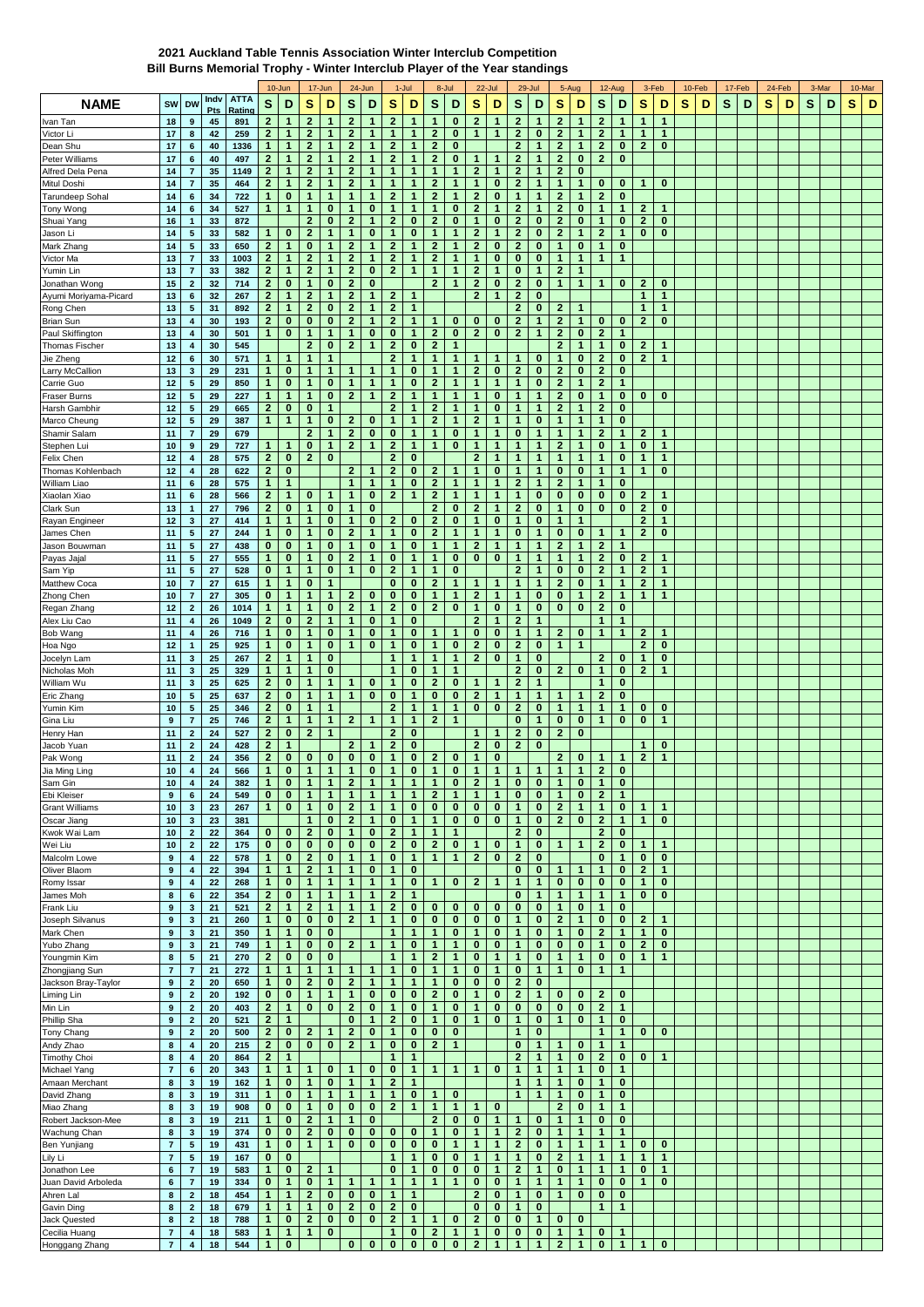## **2021 Auckland Table Tennis Association Winter Interclub Competition**

**Bill Burns Memorial Trophy - Winter Interclub Player of the Year standings**

|                                    |                                             |                              |                                  |                       |                              | 10-Jun                       |                          | 17-Jun                      |                          | 24-Jun                        |                   | 1-Jul                        |                              | 8-Jul                       |                           | 22-Jul                               |                                  | 29-Jul                   |                              | 5-Aug                      |                                | 12-Aug                       | 3-Feb             |                             |   | 10-Feb |   | 17-Feb |   | 24-Feb | 3-Mar |   |   | 10-Mar |
|------------------------------------|---------------------------------------------|------------------------------|----------------------------------|-----------------------|------------------------------|------------------------------|--------------------------|-----------------------------|--------------------------|-------------------------------|-------------------|------------------------------|------------------------------|-----------------------------|---------------------------|--------------------------------------|----------------------------------|--------------------------|------------------------------|----------------------------|--------------------------------|------------------------------|-------------------|-----------------------------|---|--------|---|--------|---|--------|-------|---|---|--------|
| <b>NAME</b>                        | SW                                          | <b>DW</b>                    | Indv<br>Pts                      | <b>ATTA</b><br>Rating | S                            | D                            | s                        | D                           | S                        | D                             | s                 | D                            | S                            | D                           | s                         | D                                    | S                                | D                        | s                            | D                          | S                              | D                            | S                 | D                           | s | D      | s | D      | s | D      | S     | D | S | D      |
| Jerry Sun                          | $\overline{7}$                              | 4                            | 18                               | 211                   | 1                            | 0                            | 1                        | 1                           | 0                        | 0                             | $\mathbf{1}$      | 0                            | 1                            | 1                           | $\bf{0}$                  | $\bf{0}$                             | $\mathbf{2}$                     | 1                        | 0                            | 0                          | 1                              | 1                            |                   |                             |   |        |   |        |   |        |       |   |   |        |
| Joanna Yang                        | $\overline{7}$                              | $\boldsymbol{4}$             | 18                               | 833                   | $\mathbf{1}$                 | 0                            | $\bf{0}$                 | 1                           | $\overline{1}$           | $\mathbf{1}$                  |                   |                              |                              |                             | $\mathbf{1}$              | $\mathbf{1}$                         | $\mathbf{2}$                     | 1                        |                              |                            | $\bf{0}$                       | $\bf{0}$                     | $\mathbf{2}$      | $\bf{0}$                    |   |        |   |        |   |        |       |   |   |        |
| Judy Fang                          | $\overline{7}$                              | $\boldsymbol{4}$             | 18                               | 453                   | $\mathbf{1}$                 | 1                            | $\mathbf{1}$             | $\bf{0}$                    | 1                        | $\mathbf{1}$                  | 0                 | $\bf{0}$                     | 1                            | $\bf{0}$                    | -1                        | $\bf{0}$                             | $\bf{0}$                         | $\mathbf{1}$             | 0                            | 0                          | $\overline{2}$                 | 1                            |                   |                             |   |        |   |        |   |        |       |   |   |        |
| Kyden Chan                         | $\overline{\mathbf{7}}$                     | 4                            | 18                               | 157                   | $\mathbf{2}$                 | 1                            | $\mathbf{2}$             | 1                           |                          |                               | $\mathbf{2}$      | 1                            | 0                            | $\bf{0}$                    | $\bf{0}$                  | $\bf{0}$                             |                                  |                          | 0                            | $\bf{0}$                   | $\bf{0}$                       | 1                            | 1                 | $\bf{0}$                    |   |        |   |        |   |        |       |   |   |        |
| Mikey Wan                          | $\overline{7}$                              | $\boldsymbol{4}$             | 18                               | 323                   |                              |                              | $\bf{0}$                 | $\bf{0}$                    | 1                        | $\bf{0}$                      | 0                 | $\bf{0}$                     | 1                            | $\mathbf{1}$                | $\mathbf{1}$              | $\bf{0}$                             | 1                                | 1                        | 1                            | $\mathbf{1}$               | $\mathbf{2}$                   | 1                            |                   |                             |   |        |   |        |   |        |       |   |   |        |
| Ruskin Dantra                      | $\overline{7}$                              | $\boldsymbol{4}$             | 18                               | 567                   | 1                            | $\bf{0}$                     |                          |                             | $\bf{0}$                 | $\mathbf{1}$                  |                   |                              | 1                            | 1                           | $\bf{0}$                  | $\bf{0}$                             | $\mathbf{1}$                     | $\mathbf{1}$             | 1                            | $\bf{0}$                   | $\overline{2}$                 | 1                            | 1                 | 0                           |   |        |   |        |   |        |       |   |   |        |
| Zachary Wang                       | $\overline{7}$                              | 4                            | 18                               | 702                   |                              |                              | $\bf{0}$                 | 1                           | 1                        | $\mathbf 0$                   |                   |                              | 1                            | 1                           | $\mathbf{2}$              | 1                                    | $\mathbf{1}$                     | 1                        |                              |                            | 2                              | $\bf{0}$                     |                   |                             |   |        |   |        |   |        |       |   |   |        |
| Jack Li                            | 5                                           | 8                            | 18                               | 613                   | 0                            | 1                            | $\mathbf{1}$             | 1                           | $\mathbf{1}$             | $\mathbf{1}$                  | 0                 | $\mathbf{1}$                 | $\mathbf{2}$                 | $\mathbf{1}$                | $\bf{0}$                  | $\mathbf{1}$                         | 0                                | $\mathbf{1}$             | 0                            | $\bf{0}$                   | 1                              | $\bf{0}$                     | $\bf{0}$          | $\mathbf{1}$                |   |        |   |        |   |        |       |   |   |        |
| Allen Zhu                          | $\bf8$                                      | 1                            | 17                               | 586                   |                              |                              | $\mathbf{2}$             | $\bf{0}$                    |                          |                               | $\mathbf{2}$      | $\mathbf{1}$                 | $\mathbf{2}$                 | $\bf{0}$                    |                           |                                      | $\mathbf{1}$                     | $\mathbf 0$              |                              |                            | 1                              | $\bf{0}$                     |                   |                             |   |        |   |        |   |        |       |   |   |        |
| Steven Zhu                         | 8<br>$\overline{7}$                         | 1                            | 17<br>17                         | 831                   | 0                            | 0                            | $\bf{0}$                 | $\bf{0}$                    | 1<br>$\mathbf{1}$        | $\bf{0}$<br>$\mathbf{1}$      | 0<br>$\mathbf{2}$ | 0<br>$\mathbf{1}$            | 1<br>0                       | 0<br>$\mathbf{0}$           | $\bf{0}$<br>$\mathbf{1}$  | $\bf{0}$<br>$\overline{1}$           | $\mathbf{2}$<br>$\mathbf{1}$     | 0                        | 1<br>0                       | $\bf{0}$                   | $\mathbf{2}$<br>$\overline{2}$ | 0<br>$\mathbf 0$             | 1                 | $\bf{0}$                    |   |        |   |        |   |        |       |   |   |        |
| Andrew Huang<br>Heimun Chan        | $\overline{7}$                              | $\mathbf 3$<br>$\mathbf{3}$  | 17                               | 650<br>356            | 0<br>2                       | 0<br>0                       |                          |                             | $\bf{0}$                 | $\mathbf 0$                   | 0                 | 0                            | 1                            | 0                           | 1                         | 1                                    | $\mathbf{1}$                     | $\bf{0}$<br>$\mathbf{1}$ | 1                            | $\mathbf{1}$               | 1                              | $\bf{0}$                     |                   |                             |   |        |   |        |   |        |       |   |   |        |
| Jenny Yan                          | $\overline{7}$                              | $\mathbf{3}$                 | 17                               | 313                   | 0                            | 0                            | 1                        | $\bf{0}$                    | 1                        | $\bf{0}$                      | 1                 | $\bf{0}$                     | 1                            | 0                           | 1                         | $\bf{0}$                             | $\mathbf{1}$                     | 1                        | 0                            | $\mathbf{1}$               | 1                              | 1                            |                   |                             |   |        |   |        |   |        |       |   |   |        |
| Thomas Khedhir                     | $\overline{7}$                              | $\mathbf{3}$                 | 17                               | 689                   | $\mathbf{1}$                 | 0                            | $\mathbf{1}$             | $\bf{0}$                    | $\bf{0}$                 | $\bf{0}$                      | 0                 | $\mathbf{1}$                 | $\mathbf 2$                  | $\bf{0}$                    | $\mathbf{1}$              | $\bf{0}$                             | $\mathbf{1}$                     | $\mathbf{1}$             | 0                            | $\bf{0}$                   | $\mathbf{1}$                   | $\mathbf{1}$                 |                   |                             |   |        |   |        |   |        |       |   |   |        |
| <b>Burim Rakovica</b>              | $\bf 6$                                     | 5                            | 17                               | 723                   | 1                            | 1                            |                          |                             | $\bf{0}$                 | $\mathbf 0$                   | 1                 | 0                            | 1                            | 1                           | 1                         | 1                                    | 0                                | $\mathbf{1}$             |                              |                            | 1                              | 0                            | 1                 | $\mathbf{1}$                |   |        |   |        |   |        |       |   |   |        |
| Lynn Huang                         | $\bf 6$                                     | 5                            | 17                               | 294                   | 0                            | 0                            | $\bf{0}$                 | $\bf{0}$                    | 1                        | $\mathbf{1}$                  | 1                 | $\mathbf{1}$                 |                              |                             | $\mathbf{1}$              | $\bf{0}$                             | $\mathbf{2}$                     | $\mathbf{1}$             | 0                            | 1                          | 1                              | 1                            |                   |                             |   |        |   |        |   |        |       |   |   |        |
| Samuel Cheung                      | 6                                           | ${\bf 5}$                    | 17                               | 163                   | $\mathbf{1}$                 | $\mathbf{1}$                 | $\mathbf{2}$             | $\mathbf{1}$                | $\mathbf{2}$             | $\mathbf{1}$                  | 0                 | $\mathbf{1}$                 | 0                            | $\bf{0}$                    | $\bf{0}$                  | $\bf{0}$                             | 0                                | $\bf{0}$                 | 0                            | $\bf{0}$                   | $\mathbf{1}$                   | $\mathbf{1}$                 |                   |                             |   |        |   |        |   |        |       |   |   |        |
| Sophie Low                         | $\bf 6$                                     | ${\bf 5}$                    | 17                               | 643                   | 0                            | $\bf{0}$                     | $\mathbf{1}$             | $\mathbf 0$                 |                          |                               | $\bf{0}$          | $\bf{0}$                     | $\mathbf{2}$                 | 1                           | $\mathbf{1}$              | 1                                    | $\mathbf{1}$                     | $\mathbf{1}$             | $\bf{0}$                     | $\mathbf{1}$               | $\bf{0}$                       | $\bf{0}$                     | 1                 | $\mathbf{1}$                |   |        |   |        |   |        |       |   |   |        |
| Michael Burns                      | ${\bf 5}$                                   | $\overline{7}$               | 17                               | 180                   | 0                            | 1                            | $\mathbf{1}$             | $\mathbf{1}$                | 1                        | $\mathbf 0$                   | 0                 | $\mathbf{1}$                 | 1                            | 1                           | $\bf{0}$                  | 1                                    | 0                                | $\mathbf{1}$             | $\mathbf{2}$                 | $\mathbf{1}$               | $\bf{0}$                       | $\bf{0}$                     |                   |                             |   |        |   |        |   |        |       |   |   |        |
| Daniel Silva                       | 6                                           | $\overline{\mathbf{4}}$      | 16                               | 137                   |                              |                              | 1                        | $\mathbf{1}$                | $\bf{0}$                 | $\bf{0}$                      | 0                 | $\bf{0}$                     | 1                            | $\mathbf{1}$                | $\mathbf{2}$              | 1                                    | 0                                | $\bf{0}$                 | 1                            | $\bf{0}$                   | $\bf{0}$                       | $\bf{0}$                     | 1                 | $\mathbf 1$                 |   |        |   |        |   |        |       |   |   |        |
| Frank Chen                         | $\bf 6$                                     | 4                            | 16                               | 562                   | 0                            | 1                            | 1                        | 0                           | 1                        | 1                             | $\mathbf{2}$      | $\mathbf{1}$                 | 0                            | 0                           | 1                         | 0                                    | 0                                | $\mathbf 0$              | 0                            | $\mathbf{1}$               | $\bf{0}$                       | $\bf{0}$                     | 1                 | $\bf{0}$                    |   |        |   |        |   |        |       |   |   |        |
| Yuchen Zhang                       | $\bf 6$                                     | $\overline{\mathbf{4}}$      | 16                               | 345                   | $\mathbf{1}$                 | $\bf{0}$                     | $\bf{0}$                 | $\mathbf{1}$                | 1                        | $\mathbf{1}$                  | $\mathbf{1}$      | $\mathbf{1}$                 | 1                            | $\bf{0}$                    | $\mathbf{1}$              | 1                                    | $\mathbf{1}$                     | $\bf{0}$                 | $\bf{0}$                     | 0                          |                                |                              |                   |                             |   |        |   |        |   |        |       |   |   |        |
| Sean Wen                           | $\overline{7}$                              | $\mathbf{1}$                 | 15                               | 528                   |                              |                              | 1                        | 1                           | $\mathbf{2}$             | $\bf{0}$                      |                   |                              | $\mathbf{1}$                 | $\bf{0}$                    | -1                        | $\bf{0}$                             | $\mathbf{1}$                     | $\bf{0}$                 |                              |                            | 1                              | $\bf{0}$                     |                   |                             |   |        |   |        |   |        |       |   |   |        |
| Jeremy Okada                       | $\bf 6$                                     | 3                            | 15                               | 579                   | 0                            | 1                            | $\mathbf{2}$             | $\bf{0}$                    |                          |                               | $\overline{2}$    | $\bf{0}$                     |                              |                             |                           |                                      | 1                                | $\mathbf 0$              | 1                            | $\mathbf{1}$               | $\bf{0}$                       | 1                            |                   |                             |   |        |   |        |   |        |       |   |   |        |
| Kent Yap                           | $\,$ 6                                      | $\mathbf{3}$                 | 15                               | 564                   | $\mathbf{1}$                 | 0                            | $\mathbf{2}$             | $\bf{0}$                    | 1                        | $\mathbf{1}$                  | 0                 | $\mathbf{1}$                 | 0                            | $\bf{0}$                    | 1                         | $\bf{0}$                             | $\bf{0}$                         | $\mathbf 0$              |                              |                            | $\mathbf{1}$                   | 1                            |                   |                             |   |        |   |        |   |        |       |   |   |        |
| Leo Mamedov                        | 6<br>$\overline{7}$                         | 3                            | 15                               | 664                   | 0<br>0                       | 0<br>$\bf{0}$                | $\mathbf{1}$<br>1        | 0<br>$\bf{0}$               | $\bf{0}$                 | $\mathbf{1}$                  | 1<br>$\mathbf{1}$ | $\bf{0}$<br>$\bf{0}$         | $\mathbf{2}$<br>1            | $\mathbf{1}$<br>0           | 1                         | 0                                    | 0<br>1                           | $\bf{0}$<br>0            | $\mathbf{2}$<br>$\mathbf{2}$ | $\mathbf{1}$<br>$\bf{0}$   | $\bf{0}$                       | $\bf{0}$                     |                   | $\mathbf 0$                 |   |        |   |        |   |        |       |   |   |        |
| <b>Tutty Tanfana</b><br>Aidong Li  | $\,$ 6                                      | 0<br>$\mathbf 2$             | 14<br>14                         | 642<br>292            |                              |                              | 1                        | 0                           |                          |                               | 1                 | 0                            |                              |                             | $\overline{2}$            | $\mathbf{1}$                         | $\mathbf{1}$                     | $\bf{0}$                 | 1                            | 0                          |                                |                              | 0<br>$\bf{0}$     | $\mathbf 1$                 |   |        |   |        |   |        |       |   |   |        |
| Heymans Lo                         | 6                                           | $\mathbf 2$                  | 14                               | 592                   | 0                            | 0                            | 1                        | 1                           | $\mathbf{2}$             | $\mathbf 0$                   | 0                 | $\bf{0}$                     |                              |                             |                           |                                      | $\mathbf{1}$                     | $\bf{0}$                 | $\mathbf{2}$                 | $\mathbf{1}$               | $\bf{0}$                       | $\bf{0}$                     |                   |                             |   |        |   |        |   |        |       |   |   |        |
| Jayden Cheung                      | 6                                           | $\mathbf 2$                  | 14                               | 375                   |                              |                              | $\mathbf{2}$             | 0                           | 1                        | $\mathbf{1}$                  |                   |                              |                              |                             | $\bf{0}$                  | 0                                    | 1                                | $\mathbf{1}$             |                              |                            | $\mathbf{2}$                   | 0                            |                   |                             |   |        |   |        |   |        |       |   |   |        |
| Jessie Young                       | $\bf 6$                                     | $\mathbf 2$                  | 14                               | 171                   | 2                            | 1                            | $\mathbf{1}$             | $\bf{0}$                    | 1                        | $\bf{0}$                      |                   |                              | 1                            | 1                           |                           |                                      | 0                                | $\bf{0}$                 | 0                            | 0                          | $\mathbf{1}$                   | $\bf{0}$                     |                   |                             |   |        |   |        |   |        |       |   |   |        |
| <b>Eric Neal</b>                   | 5                                           | 4                            | 14                               | 320                   | $\mathbf{1}$                 | 0                            | $\mathbf{1}$             | 0                           | $\bf{0}$                 | $\mathbf{1}$                  | 0                 | $\bf{0}$                     | 0                            | $\mathbf{1}$                | 1                         | $\bf{0}$                             | 0                                | $\bf{0}$                 | $\mathbf{2}$                 | $\mathbf{1}$               | $\bf{0}$                       | $\bf{0}$                     | 0                 | 1                           |   |        |   |        |   |        |       |   |   |        |
| Peter Dawson                       | ${\bf 5}$                                   | $\overline{\mathbf{4}}$      | 14                               | 191                   |                              |                              |                          |                             |                          |                               | $\mathbf{1}$      | $\bf{0}$                     | 1                            | 1                           |                           |                                      | $\mathbf{1}$                     | $\mathbf{1}$             | 1                            | $\overline{1}$             | 1                              | 1                            | 0                 | $\bf{0}$                    |   |        |   |        |   |        |       |   |   |        |
| William Hunter                     | ${\bf 5}$                                   | $\overline{\mathbf{4}}$      | 14                               | 369                   | 0                            | 0                            | 1                        | $\bf{0}$                    | 0                        | $\bf{0}$                      | 1                 | $\bf{0}$                     | 0                            | 1                           | $\mathbf{2}$              | 1                                    | 0                                | 1                        |                              |                            | 1                              | 1                            |                   |                             |   |        |   |        |   |        |       |   |   |        |
| Jason Yip                          | 6                                           | $\mathbf{1}$                 | 13                               | 407                   | 1                            | 1                            | $\mathbf{1}$             | $\bf{0}$                    | $\mathbf{1}$             | $\bf{0}$                      | $\mathbf{2}$      | $\bf{0}$                     | 1                            | $\bf{0}$                    |                           |                                      |                                  |                          |                              |                            |                                |                              |                   |                             |   |        |   |        |   |        |       |   |   |        |
| Tetyana Sulimova                   | 6                                           | $\mathbf{1}$                 | 13                               | 431                   | $\mathbf{2}$                 | 0                            | $\mathbf{1}$             | 0                           | 0                        | $\bf{0}$                      | $\mathbf{1}$      | $\bf{0}$                     |                              |                             | $\mathbf{2}$              | 1                                    | 0                                | $\mathbf 0$              | 0                            | 0                          |                                |                              |                   |                             |   |        |   |        |   |        |       |   |   |        |
| <b>Tushan Engineer</b>             | $\bf 6$                                     | $\overline{1}$               | 13                               | 250                   |                              |                              |                          |                             |                          |                               |                   |                              | 1                            | 0                           | $\mathbf{2}$              | 1                                    | $\mathbf{1}$                     | $\bf{0}$                 |                              |                            |                                |                              | $\mathbf{2}$      | $\mathbf 0$                 |   |        |   |        |   |        |       |   |   |        |
| <b>Blaine Wu</b>                   | $5\phantom{.0}$                             | $\mathbf{3}$                 | 13                               | 550                   |                              |                              | 0                        | 0                           | $\bf{0}$                 | $\mathbf{1}$                  | $\mathbf{2}$      | $\bf{0}$                     | 1                            | 0                           | 1                         | 0                                    | 0                                | $\bf{0}$                 | 1                            | $\mathbf{1}$               | $\bf{0}$                       | $\mathbf{1}$                 |                   |                             |   |        |   |        |   |        |       |   |   |        |
| Eddie Kim                          | 5                                           | $\mathbf{3}$                 | 13                               | 435                   | 1                            | 1                            | 0                        | 0                           | 1                        | 0                             | 1                 | $\mathbf{1}$                 | 1                            | 1                           |                           |                                      | 0                                | $\mathbf 0$              | 0                            | 0                          | 1                              | 0                            |                   |                             |   |        |   |        |   |        |       |   |   |        |
| Peter Wu                           | $5\phantom{1}$                              | $\mathbf 3$                  | 13                               | 174                   | $\mathbf{0}$                 | $\bf{0}$                     | $\bf{0}$                 | $\bf{0}$                    |                          |                               | 0                 | $\bf{0}$                     | 1                            | $\bf{0}$                    | $\bf{0}$                  | $\bf{0}$                             | $\mathbf{1}$                     | $\mathbf{1}$             | 1                            | $\mathbf{1}$               | 1                              | $\bf{0}$                     | 1                 | $\mathbf{1}$                |   |        |   |        |   |        |       |   |   |        |
| Shane Warbrooke                    | ${\bf 5}$                                   | $\mathbf{3}$                 | 13                               | 763                   | $\mathbf{2}$<br>0            | 1                            | $\mathbf{1}$<br>$\bf{0}$ | 1<br>1                      | 1<br>1                   | $\mathbf 0$<br>$\overline{1}$ | $\mathbf 1$       | 1                            | 0                            | 1                           |                           |                                      | $\mathbf{1}$                     | $\bf{0}$                 | 1<br>1                       | $\mathbf{1}$<br>$\bf{0}$   | $\bf{0}$                       |                              | 0                 | $\bf{0}$                    |   |        |   |        |   |        |       |   |   |        |
| <b>Bozidar Zutic</b><br>Stanley Ho | $\overline{\mathbf{4}}$<br>$\boldsymbol{4}$ | ${\bf 5}$<br>${\bf 5}$       | 13<br>13                         | 462<br>398            | 0                            | 0<br>1                       | $\bf{0}$                 | $\bf{0}$                    | 1                        | $\mathbf{1}$                  | 0                 | $\bf{0}$                     |                              |                             | $\mathbf{2}$              | 1                                    | $\bf{0}$                         | $\mathbf{1}$             | $\bf{0}$                     | $\mathbf{1}$               | 1                              | -1<br>$\bf{0}$               |                   |                             |   |        |   |        |   |        |       |   |   |        |
| Weiguo Ding                        | $\overline{\mathbf{4}}$                     | ${\bf 5}$                    | 13                               | 458                   | $\mathbf{1}$                 | 1                            | $\mathbf 1$              | 1                           | $\bf{0}$                 | $\bf{0}$                      | $\bf{0}$          | $\pmb{0}$                    | $\bf{0}$                     | $\bf{0}$                    | $\bf{0}$                  | $\bf{0}$                             | 0                                | $\mathbf{1}$             | 1                            | $\mathbf{1}$               | $\bf{0}$                       | $\mathbf{1}$                 | $\mathbf{1}$      | $\bf{0}$                    |   |        |   |        |   |        |       |   |   |        |
| Bob Inns                           | 3                                           | $\overline{7}$               | 13                               | 133                   | 0                            | 1                            | 0                        | 1                           | 0                        | $\mathbf 1$                   |                   |                              |                              |                             | $\bf{0}$                  | 1                                    | $\mathbf{1}$                     | 1                        | 1                            | $\mathbf{1}$               | 1                              | 1                            | 0                 | $\mathbf{0}$                |   |        |   |        |   |        |       |   |   |        |
| Wilfred Lan                        | $\mathbf{3}$                                | $\overline{7}$               | 13                               | 565                   | 0                            | $\mathbf{1}$                 | $\bf{0}$                 | 1                           | $\overline{1}$           | $\mathbf{1}$                  | 1                 | 1                            | 0                            | 1                           | $\bf{0}$                  | $\bf{0}$                             | $\bf{0}$                         | $\bf{0}$                 | 0                            | $\mathbf{1}$               | 1                              | 1                            |                   |                             |   |        |   |        |   |        |       |   |   |        |
| Alan Zhang                         | ${\bf 5}$                                   | $\mathbf 2$                  | 12                               | 599                   | 0                            | $\bf{0}$                     | $\mathbf{1}$             | $\bf{0}$                    | $\bf{0}$                 | $\mathbf{1}$                  | $\mathbf{2}$      | $\mathbf{1}$                 | $\bf{0}$                     | $\bf{0}$                    |                           |                                      |                                  |                          | 1                            | $\bf{0}$                   | $\bf{0}$                       | $\bf{0}$                     | $\mathbf 1$       | $\mathbf 0$                 |   |        |   |        |   |        |       |   |   |        |
| Anson Tse                          | 5                                           | $\mathbf 2$                  | 12                               | 222                   |                              |                              |                          |                             |                          |                               |                   |                              |                              |                             | $\mathbf{2}$              | $\bf{0}$                             | 0                                | $\bf{0}$                 | 1                            | $\mathbf{1}$               | $\mathbf{2}$                   | 1                            |                   |                             |   |        |   |        |   |        |       |   |   |        |
| Chok Guan Chan                     | 5                                           | $\mathbf 2$                  | 12                               | 247                   |                              |                              | 0                        | 0                           | $\bf{0}$                 | $\bf{0}$                      | 0                 | $\bf{0}$                     | 1                            | $\bf{0}$                    | $\overline{2}$            | $\bf{0}$                             | $\mathbf{1}$                     | $\mathbf{1}$             | $\mathbf{1}$                 | $\bf{0}$                   | $\bf{0}$                       | 1                            |                   |                             |   |        |   |        |   |        |       |   |   |        |
| David Guo                          | $5\phantom{1}$                              | $\mathbf 2$                  | 12                               | 704                   | 1                            | 1                            |                          |                             | $\bf{0}$                 | $\mathbf{1}$                  |                   |                              | 1                            | $\bf{0}$                    | $\overline{2}$            | $\bf{0}$                             |                                  |                          | 1                            | 0                          |                                |                              |                   |                             |   |        |   |        |   |        |       |   |   |        |
| Adrian Soh                         | $\boldsymbol{4}$                            | 4                            | 12                               | 963                   |                              |                              | 1                        | 1                           | 1                        | -1                            |                   |                              | 0                            | 1                           |                           | 1                                    |                                  |                          | 1                            | 0                          |                                |                              |                   |                             |   |        |   |        |   |        |       |   |   |        |
| <b>Craig Neeve</b>                 | 4                                           | 4                            | 12                               | 545                   |                              |                              |                          |                             | 1                        | $\bf{0}$                      | 0                 | 0                            | 0                            | 1                           | 1                         | 1                                    | 1                                | 1                        |                              |                            | 1                              | 1                            |                   |                             |   |        |   |        |   |        |       |   |   |        |
| Dema Sharov                        | 4                                           | 4                            | 12                               | 299                   | 0                            | 0                            | -1                       | $\mathbf{1}$                | 1                        | $\bf{0}$                      | 0                 | 1                            | 1                            | $\bf{0}$                    | $\bf{0}$                  | 0                                    | 1                                | $\mathbf{1}$             | 0                            | 0                          | $\bf{0}$                       | $\mathbf{1}$                 |                   |                             |   |        |   |        |   |        |       |   |   |        |
| Dereck Adamson                     | 4                                           | 4                            | 12                               | 114                   | $\mathbf{U}$                 | U                            | $\mathbf{1}$             | -1                          | 21                       | $\mathbf{U}$                  |                   | 0 0 1                        | U                            | U                           | $\mathbf{U}$              | $\mathbf{1}$                         | $\mathbf{1}$                     | $\mathbf{U}$             | U                            | -1                         |                                | $01$ 0                       | $\mathbf{U}$      | $\mathbf{1}$                |   |        |   |        |   |        |       |   |   |        |
| Natacha Williams                   | $\mathbf{3}$<br>$\sqrt{5}$                  | 6 <sup>1</sup>               | 12                               | 105                   | 0                            | 1                            | $\bf{0}$                 | $\mathbf{1}$                | $\mathbf{1}$             | $\mathbf{1}$                  | $\mathbf 0$       | $\mathbf{1}$                 | $\mathbf{0}$                 | $\pmb{0}$                   | $\pmb{0}$<br>$\mathbf{1}$ | $\mathbf{1}$<br>$\mathbf{1}$         | $\overline{2}$<br>$\overline{2}$ | 1<br>$\mathbf{0}$        | $\mathbf{0}$<br>$\mathbf{1}$ | $\mathbf 0$<br>$\mathbf 0$ | $\mathbf{0}$<br>$\mathbf{1}$   | $\mathbf{0}$<br>$\mathbf{0}$ |                   |                             |   |        |   |        |   |        |       |   |   |        |
| Chris Moon<br>Henry Chan           | $\sqrt{5}$                                  | $\mathbf{1}$<br>$\mathbf{1}$ | 11<br>11                         | 690<br>523            |                              |                              | 0                        | $\bf{0}$                    | $\mathbf{2}$             | $\bf{0}$                      | 0                 | $\bf{0}$                     | $\mathbf{1}$                 | $\bf{0}$                    |                           |                                      |                                  |                          | 1                            | $\mathbf{1}$               | $\mathbf{1}$                   | $\mathbf 0$                  |                   |                             |   |        |   |        |   |        |       |   |   |        |
| Lisa Gear                          | $\overline{\mathbf{5}}$                     | $\mathbf{1}$                 | 11                               | 207                   |                              |                              | $\mathbf{1}$             | $\mathbf{0}$                |                          |                               | $\mathbf{2}$      | $\mathbf{1}$                 |                              |                             | $\overline{2}$            | $\mathbf 0$                          |                                  |                          | $\mathbf{0}$                 | $\bf{0}$                   |                                |                              | $\bf{0}$          | $\bf{0}$                    |   |        |   |        |   |        |       |   |   |        |
| Austin Yu                          | $\mathbf{3}$                                | 5                            | 11                               | 422                   | $\mathbf{0}$                 | $\bf{0}$                     | $\mathbf{1}$             | $\bf{0}$                    | $\mathbf{1}$             | $\overline{1}$                | $\mathbf 0$       | $\mathbf{1}$                 | $\bf{0}$                     | $\mathbf{1}$                | $\mathbf 0$               | $\mathbf 0$                          | $\mathbf 0$                      | $\mathbf 0$              | $\mathbf{1}$                 | $\mathbf{1}$               | $\mathbf{0}$                   | $\overline{1}$               | $\bf{0}$          | $\bf{0}$                    |   |        |   |        |   |        |       |   |   |        |
| Jack Chen                          | $\mathbf 3$                                 | 5                            | 11                               | 742                   | $\mathbf{1}$                 | $\mathbf 0$                  | $\mathbf{1}$             | $\mathbf{1}$                | $\mathbf{0}$             | $\mathbf 0$                   |                   |                              | 0                            | $\mathbf{1}$                | $\mathbf{1}$              | $\mathbf{1}$                         | $\bf{0}$                         | $\mathbf{1}$             | $\mathbf 0$                  | $\mathbf{1}$               |                                |                              |                   |                             |   |        |   |        |   |        |       |   |   |        |
| Tony Innes                         | $\mathbf{3}$                                | $5\phantom{.0}$              | 11                               | 633                   | $\mathbf{0}$                 | $\mathbf{1}$                 | $\mathbf{0}$             | $\mathbf{1}$                |                          |                               |                   |                              | $\mathbf{0}$                 | $\mathbf{0}$                |                           |                                      | 0                                | $\mathbf{1}$             | $\mathbf{0}$                 | 1                          | $\overline{2}$                 | $\overline{1}$               | $\mathbf{1}$      | $\bf{0}$                    |   |        |   |        |   |        |       |   |   |        |
| Conrad Ang                         | $\sqrt{5}$                                  | $\pmb{0}$                    | 10                               | 622                   |                              |                              |                          |                             |                          |                               | $\overline{2}$    | $\bf{0}$                     |                              |                             |                           |                                      |                                  |                          | $\overline{2}$               | $\mathbf{0}$               | $\mathbf{1}$                   | $\bf{0}$                     |                   |                             |   |        |   |        |   |        |       |   |   |        |
| Ben Jung                           | $\pmb{4}$                                   | $\mathbf 2$                  | 10                               | 768                   | $\mathbf{0}$                 | $\mathbf{0}$                 | $\mathbf{0}$             | $\bf{0}$                    | $\mathbf{1}$             | $\mathbf 0$                   | $\mathbf{1}$      | $\mathbf{1}$                 | $\mathbf{1}$                 | $\mathbf{1}$                | $\mathbf{0}$              | $\mathbf 0$                          | $\mathbf 0$                      | $\mathbf 0$              | $\mathbf{1}$                 | $\mathbf 0$                |                                |                              |                   |                             |   |        |   |        |   |        |       |   |   |        |
| John Zhu                           | $\boldsymbol{4}$                            | $\mathbf{2}$                 | 10                               | 349                   | $\mathbf{2}$                 | $\mathbf{1}$                 |                          |                             |                          |                               |                   |                              | $\mathbf{2}$                 | $\mathbf{1}$                |                           |                                      |                                  |                          |                              |                            |                                |                              |                   |                             |   |        |   |        |   |        |       |   |   |        |
| Bei Zhang                          | $\mathbf 2$                                 | 6                            | 10                               | 582                   | $\mathbf{0}$                 | $\mathbf{1}$                 | $\bf{0}$                 | $\mathbf{1}$                | $\bf{0}$                 | $\mathbf 0$                   |                   |                              | $\mathbf{0}$                 | $\mathbf{1}$                | $\mathbf{1}$              | $\overline{1}$                       | $\bf{0}$                         | $\mathbf{1}$             | $\overline{1}$               | $\mathbf{0}$               | $\mathbf{0}$                   | $\mathbf 0$                  | $\bf{0}$          | $\mathbf{1}$                |   |        |   |        |   |        |       |   |   |        |
| <b>Bruce Penberthy</b>             | 4                                           | $\mathbf{1}$                 | 9                                | 177                   |                              |                              | $\mathbf{2}$             | $\bf{0}$                    | $\mathbf{1}$             | $\mathbf 0$                   |                   |                              |                              |                             |                           |                                      |                                  |                          |                              |                            |                                |                              | $\mathbf{1}$      | $\mathbf{1}$                |   |        |   |        |   |        |       |   |   |        |
| Jo Shaw                            | $\overline{\mathbf{4}}$                     | $\mathbf{1}$                 | 9                                | 765                   |                              |                              | $\mathbf{1}$             | $\mathbf{1}$                | $\mathbf{1}$             | $\mathbf 0$                   | $\mathbf{2}$      | $\mathbf 0$                  |                              |                             |                           |                                      |                                  |                          |                              |                            |                                |                              |                   |                             |   |        |   |        |   |        |       |   |   |        |
| Mike Xie                           | $\overline{\mathbf{4}}$                     | $\mathbf{1}$                 | 9                                | 331                   | $\mathbf{1}$                 | $\bf{0}$                     |                          |                             | $\mathbf{1}$             | $\mathbf 0$                   | $\bf{0}$          | $\bf{0}$                     | $\mathbf{1}$                 | 0                           | $\mathbf{0}$              | $\mathbf{1}$                         | $\mathbf{1}$                     | $\bf{0}$                 |                              |                            | $\bf{0}$                       | $\mathbf 0$                  |                   |                             |   |        |   |        |   |        |       |   |   |        |
| Jae Lee                            | $\mathbf{3}$                                | $\mathbf{3}$                 | 9                                | 977                   |                              |                              |                          |                             |                          |                               | $\mathbf{0}$      | $\bf{0}$                     | $\mathbf{2}$                 | $\mathbf{1}$                |                           |                                      |                                  |                          | 0<br>$\mathbf{0}$            | $\mathbf{1}$               | $\mathbf{1}$                   | $\mathbf{1}$                 |                   |                             |   |        |   |        |   |        |       |   |   |        |
| Lucas Tian<br>Linjuan Meng         | $\mathbf{3}$<br>$\mathbf 2$                 | $\mathbf{3}$<br>${\bf 5}$    | 9<br>9                           | 540<br>148            | $\mathbf{1}$<br>$\mathbf{1}$ | $\mathbf{1}$<br>$\mathbf{1}$ | $\bf{0}$                 | $\mathbf{1}$                | $\mathbf{1}$<br>$\bf{0}$ | $\mathbf{1}$<br>$\mathbf{1}$  | $\mathbf{0}$      | $\bf{0}$                     | $\mathbf{0}$<br>$\mathbf{1}$ | $\mathbf 0$<br>$\mathbf{1}$ | $\mathbf{1}$<br>$\bf{0}$  | $\mathbf{1}$<br>$\blacktriangleleft$ |                                  |                          |                              | $\mathbf 0$                |                                |                              |                   |                             |   |        |   |        |   |        |       |   |   |        |
| Lisa Li                            | $\overline{2}$                              | 5                            | 9                                | 233                   | $\mathbf{0}$                 | $\mathbf{1}$                 | $\mathbf{0}$             | $\mathbf{1}$                | $\mathbf{0}$             | $\mathbf 0$                   |                   |                              | $\mathbf 0$                  | $\mathbf{1}$                |                           |                                      |                                  |                          | 1                            | $\mathbf{1}$               | $\mathbf{1}$                   | $\overline{1}$               |                   |                             |   |        |   |        |   |        |       |   |   |        |
| Fan Zhang                          | $\overline{\mathbf{4}}$                     | $\pmb{0}$                    | 8                                | 362                   |                              |                              |                          |                             |                          |                               |                   |                              |                              |                             |                           |                                      |                                  |                          | $\mathbf{2}$                 | $\mathbf{0}$               | $\mathbf{2}$                   | $\mathbf 0$                  |                   |                             |   |        |   |        |   |        |       |   |   |        |
| Keith Challis                      | 4                                           | 0                            | 8                                | 69                    | 0                            | $\mathbf{0}$                 | $\mathbf{1}$             | $\mathbf 0$                 | $\bf{0}$                 | 0                             | $\mathbf{1}$      | $\mathbf 0$                  | $\mathbf{1}$                 | 0                           | $\bf{0}$                  | $\mathbf 0$                          | 0                                | $\bf{0}$                 | $\mathbf{1}$                 | $\bf{0}$                   | $\bf{0}$                       | 0                            |                   |                             |   |        |   |        |   |        |       |   |   |        |
| Benjamin Ye                        | $\mathbf 3$                                 | $\mathbf 2$                  | 8                                | 519                   | $\mathbf{0}$                 | $\mathbf{1}$                 |                          |                             | $\mathbf{1}$             | $\mathbf{1}$                  |                   |                              | $\mathbf{1}$                 | $\mathbf 0$                 |                           |                                      | $\mathbf{1}$                     | $\bf{0}$                 |                              |                            | $\mathbf 0$                    | $\mathbf{0}$                 |                   |                             |   |        |   |        |   |        |       |   |   |        |
| Daniel Lowe                        | $\mathbf{3}$                                | $\mathbf{2}$                 | 8                                | 811                   |                              |                              | $\mathbf{1}$             | $\bf{0}$                    |                          |                               |                   |                              | $\mathbf{0}$                 | $\mathbf{1}$                |                           |                                      |                                  |                          |                              |                            | $\mathbf{2}$                   | $\mathbf{1}$                 |                   |                             |   |        |   |        |   |        |       |   |   |        |
| Daniel Wang                        | 3                                           | $\mathbf{2}$                 | 8                                | 48                    | 0                            | $\mathbf{0}$                 | $\mathbf 0$              | $\bf{0}$                    |                          |                               |                   |                              |                              |                             | $\mathbf{1}$              | $\mathbf 0$                          | $\mathbf{0}$                     | $\mathbf{1}$             | $\mathbf{1}$                 | $\mathbf{1}$               | $\mathbf{1}$                   | $\mathbf 0$                  |                   |                             |   |        |   |        |   |        |       |   |   |        |
| Doug Pattinson                     | $\mathbf 3$                                 | $\mathbf 2$                  | 8                                | 671                   |                              |                              |                          |                             |                          |                               |                   |                              |                              |                             | $\mathbf{1}$              | $\mathbf{1}$                         |                                  |                          |                              |                            | $\mathbf{2}$                   | $\mathbf{1}$                 |                   |                             |   |        |   |        |   |        |       |   |   |        |
| James Nguyen                       | $\mathbf{3}$                                | $\mathbf{2}$                 | 8                                | 374                   | 0                            | $\mathbf{0}$                 | $\mathbf{1}$             | $\mathbf{1}$                | $\mathbf 0$              | $\mathbf 0$                   |                   |                              | $\mathbf{0}$                 | 0                           | $\mathbf 0$               | $\bf{0}$                             | $\mathbf{1}$                     | $\bf{0}$                 | 1                            | $\mathbf{0}$               | $\mathbf{0}$                   | $\mathbf{1}$                 | 0                 | $\mathbf 0$                 |   |        |   |        |   |        |       |   |   |        |
| Kate Wang                          | $\mathbf{3}$                                | $\mathbf{2}$                 | 8                                | 211                   | $\bf{0}$                     | $\mathbf{1}$                 |                          |                             |                          |                               |                   |                              |                              |                             | $\mathbf{1}$              | $\mathbf{1}$                         |                                  |                          |                              |                            |                                |                              | $\mathbf{2}$      | $\bf{0}$                    |   |        |   |        |   |        |       |   |   |        |
| Roger Rao                          | $\mathbf 3$                                 | $\mathbf 2$                  | 8                                | 1138                  |                              |                              |                          |                             |                          |                               | $\mathbf{1}$      | $\mathbf{1}$                 |                              |                             |                           |                                      |                                  |                          | $\mathbf{2}$                 | $\mathbf{1}$               |                                |                              |                   |                             |   |        |   |        |   |        |       |   |   |        |
| Roger Wang                         | $\mathbf{3}$                                | $\mathbf{2}$                 | 8                                | 1050                  | $\mathbf{1}$                 | $\mathbf{1}$                 |                          |                             |                          |                               |                   |                              |                              |                             | $\overline{2}$            | $\mathbf{1}$                         |                                  |                          |                              |                            |                                |                              |                   |                             |   |        |   |        |   |        |       |   |   |        |
| Haoyu Gan                          | $\mathbf{3}$                                | $\mathbf{1}$                 | $\overline{7}$                   | 730                   |                              |                              |                          |                             | $\mathbf{2}$             | 0                             |                   |                              |                              |                             |                           |                                      | 1                                | $\mathbf{1}$             |                              |                            |                                |                              |                   |                             |   |        |   |        |   |        |       |   |   |        |
| Saxon Zhou                         | $\mathbf 3$                                 | $\mathbf{1}$                 | $\overline{7}$                   | 252                   | $\mathbf{0}$                 | $\bf{0}$                     | $\mathbf{1}$             | $\mathbf{1}$                | $\bf{0}$                 | $\mathbf 0$                   | $\mathbf{0}$      | $\bf{0}$                     | $\mathbf{1}$                 | $\bf{0}$                    | $\mathbf{1}$              | $\bf{0}$                             | $\bf{0}$                         | $\mathbf 0$              | $\bf{0}$                     | $\mathbf{0}$               | $\bf{0}$                       | $\mathbf 0$                  |                   |                             |   |        |   |        |   |        |       |   |   |        |
| Ivan Jurisich                      | $\mathbf{2}$                                | $\mathbf{3}$                 | $\overline{7}$                   | 156                   | 0                            | $\mathbf{0}$                 | $\mathbf{1}$             | $\bf{0}$                    | $\mathbf 0$              | $\bf{0}$                      | $\mathbf{0}$      | $\mathbf 0$                  | $\mathbf{0}$                 | $\mathbf 0$                 | $\bf{0}$                  | $\mathbf 0$                          | $\mathbf{1}$                     | $\mathbf{1}$             | $\mathbf{0}$                 | $\mathbf{1}$               | $\mathbf{0}$                   | $\mathbf{1}$                 |                   |                             |   |        |   |        |   |        |       |   |   |        |
| Nick Ning                          | $\mathbf{2}$                                | $\mathbf{3}$                 | $\overline{7}$                   | 466                   |                              |                              | $\mathbf{1}$<br>$\bf{0}$ | $\mathbf 0$<br>$\mathbf{1}$ | $\mathbf 0$<br>$\bf{0}$  | $\mathbf{1}$<br>$\bf{0}$      | 0<br>$\mathbf{0}$ | $\mathbf{0}$<br>$\mathbf{1}$ | $\mathbf{1}$                 | $\mathbf{1}$                | $\mathbf{0}$              | $\mathbf 0$                          |                                  |                          |                              |                            | $\mathbf{1}$                   | $\mathbf{1}$                 | 0<br>$\mathbf{1}$ | $\mathbf{1}$<br>$\mathbf 0$ |   |        |   |        |   |        |       |   |   |        |
| Olivia Zhou<br>Terry Lian          | $\mathbf{2}$<br>$\mathbf{2}$                | $\mathbf 3$<br>3             | $\overline{7}$<br>$\overline{7}$ | 579<br>354            | 0                            | $\mathbf{1}$                 | $\mathbf{1}$             | $\mathbf{1}$                | $\mathbf{0}$             | $\mathbf{1}$                  |                   |                              |                              |                             |                           |                                      | $\mathbf{0}$                     | $\mathbf{0}$             | $\mathbf{1}$                 | $\bf{0}$                   | $\mathbf{0}$                   | $\mathbf 0$                  |                   |                             |   |        |   |        |   |        |       |   |   |        |
| Daniel Yao                         | 3                                           | $\pmb{0}$                    | 6                                | 239                   |                              |                              |                          |                             |                          |                               |                   |                              |                              |                             | $\mathbf{2}$              | $\mathbf 0$                          |                                  |                          |                              |                            |                                |                              | 1                 | $\mathbf 0$                 |   |        |   |        |   |        |       |   |   |        |
| Eric Chen                          | $\mathbf 3$                                 | $\pmb{0}$                    | 6                                | 113                   |                              |                              |                          |                             | $\mathbf{1}$             | $\bf{0}$                      |                   |                              | 1                            | 0                           |                           |                                      |                                  |                          |                              |                            |                                |                              | 1                 | $\bf{0}$                    |   |        |   |        |   |        |       |   |   |        |
| Keng Ning Liang                    | $\overline{\mathbf{3}}$                     | $\pmb{0}$                    | $\bf 6$                          | 845                   | $\mathbf{2}$                 | $\bf{0}$                     |                          |                             |                          |                               |                   |                              |                              |                             |                           |                                      |                                  |                          | 1                            | $\bf{0}$                   |                                |                              |                   |                             |   |        |   |        |   |        |       |   |   |        |